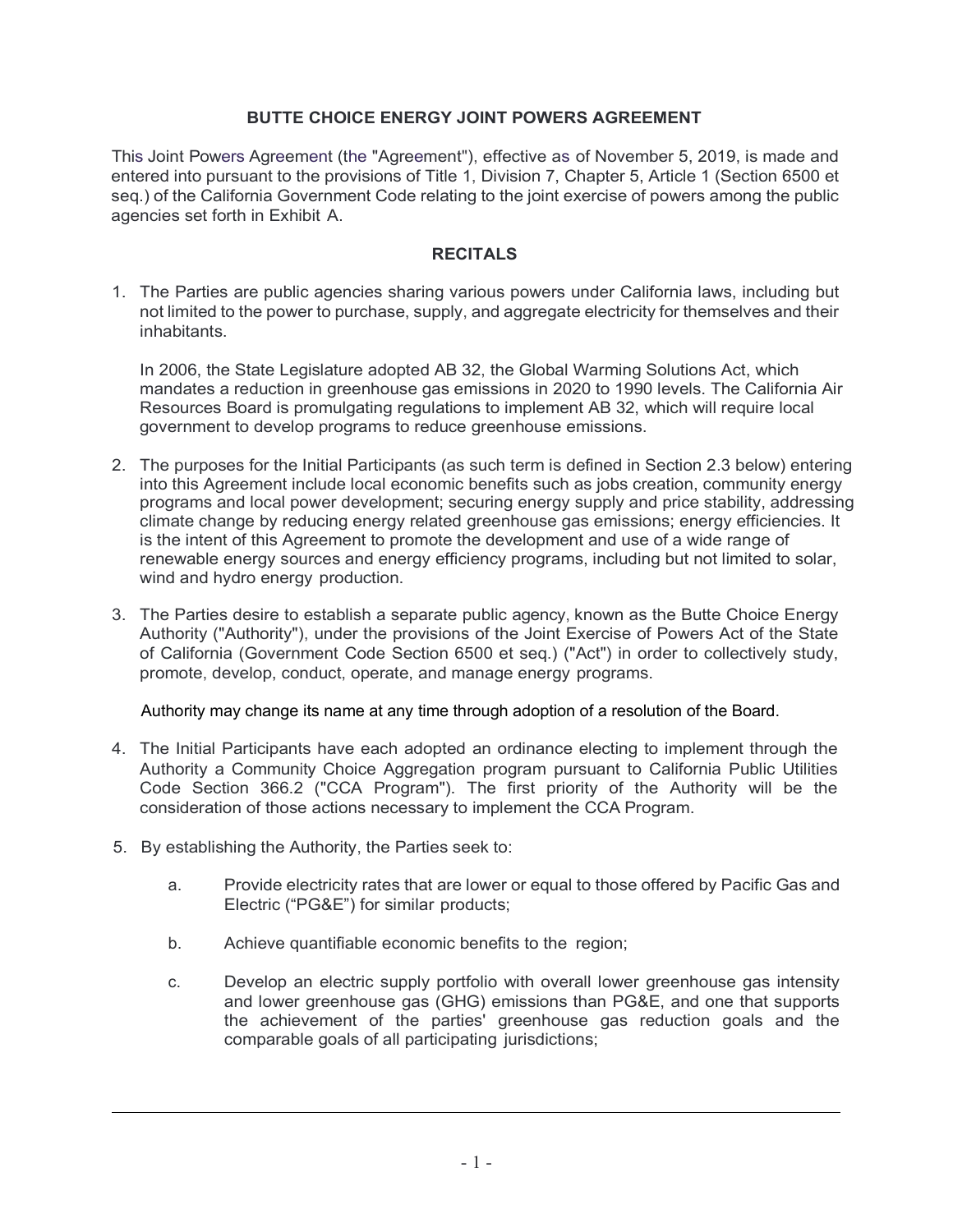- d. Establish an energy portfolio that encourages the use and development of costeffective local renewable and distributed energy resources and that discourages the use unbundled renewable energy credits;
- e. Promote an energy portfolio that incorporates energy efficiency and demand response programs and pursues ambitious energy consumption reduction goals;
- f. Offer differentiated energy options (e.g. 33% or 50% qualified renewable) for default service, and a 100% renewable content option in which customers may "opt-up" and voluntarily participate;
- g. Recognize the value of current workers in existing jobs that support the energy infrastructure of Butte County;
- h. Promote personal and community ownership of renewable resources, spurring equitable economic development and increased resilience, especially in low income communities;
- i. Provide and manage its energy portfolio and products in a manner that provides cost savings to customers and promotes public health in areas impacted by energy production;
- j. Ensure that low-income households and communities are provided with affordable and flexible energy options, including the provision of energy discounted rates to eligible low-income households;
- k. Recognize and address the importance of healthy communities, including those disproportionately affected by air pollution and climate change;
- l. Use program revenues to provide energy-related programs and services; and
- m. Create an administering Authority that is financially sustainable, responsive to regional priorities, well-managed, and a leader in fair and equitable treatment of employees.

### **1. DEFINITIONS**

- 1.1 "Act" means the Joint Exercise of Powers Act of the State of California (Chapter 5, Division 7, Title 1 of the Government Code commencing with Section 6500).
- 1.2 "Agreement" means this Joint Powers Agreement.
- 1.3 "Authority" means Butte Choice Energy Authority.
- 1.4 "Authority Document(s)" means document(s) duly adopted by the Board by resolution or motion implementing the powers, functions and activities of the Authority, including but not limited to the Operating Policies and Procedures, the annual budget, and plans and policies.
- 1.5 "Board" means the Board of Directors of the Authority.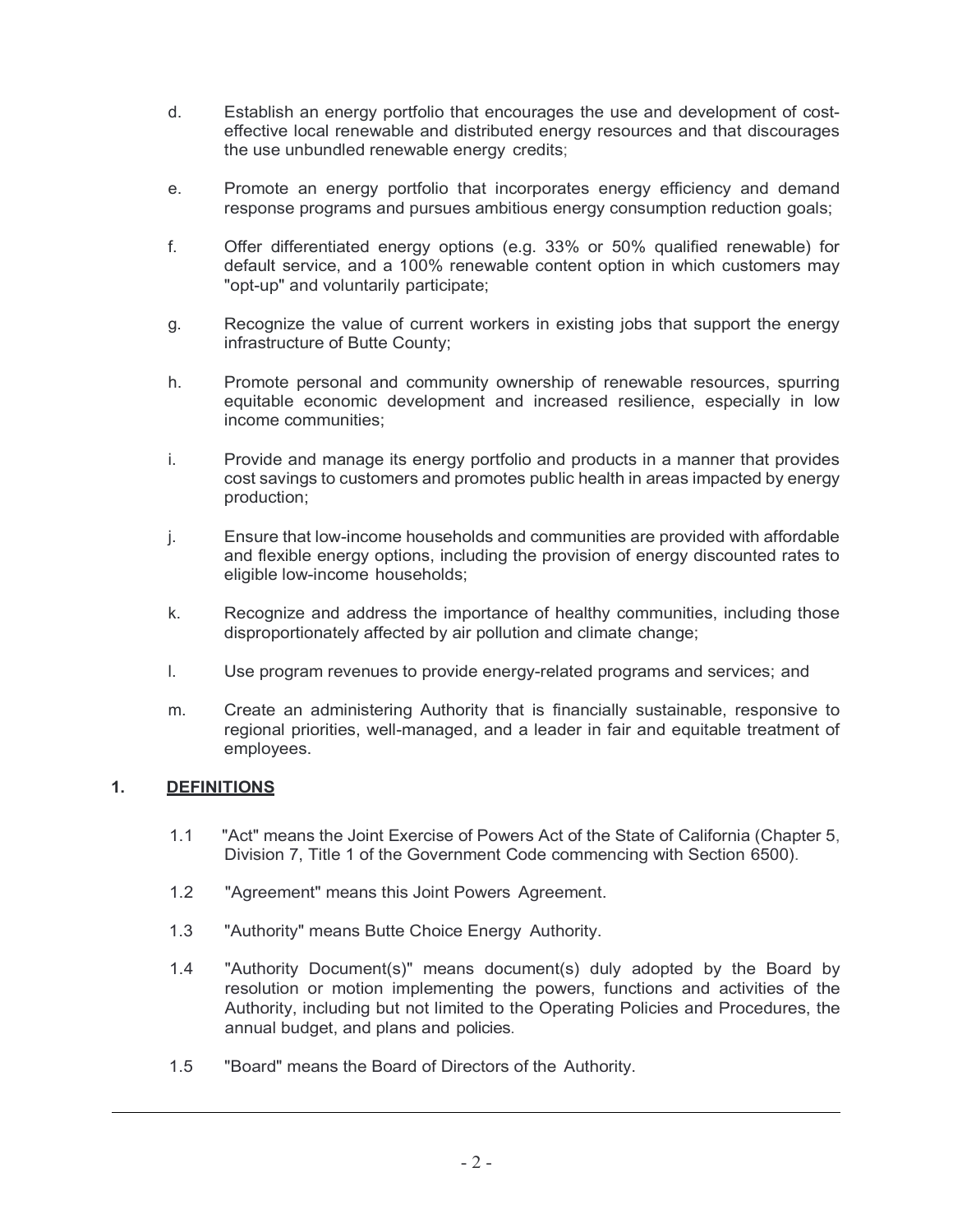- 1.6 "Community Choice Aggregation" or "CCA" means an electric service option available to cities, counties, and other public agencies pursuant to Public Utilities Code Section 366.2.
- 1.7 "CCA Program" means the Authority's program relating to CCA that is principally described in Section 2.4 (Purpose) of this Agreement.
- 1.8 "Days" shall mean calendar days unless otherwise specified by this Agreement.
- 1.9 "Director" means a member of the Board representing a Party, including up to two alternate Directors appointed in accordance with Sections 4.1 (Board of Directors) and 4.2 (Appointment and Removal of Directors) of this Agreement.
- 1.10 "Effective Date" means the date on which the Agreement shall become effective and the Authority shall exist as a separate public agency, as further described in Section 2.1 (Effective Date and Term) of this Agreement.
- 1.11 "Initial Costs" means all costs incurred by the Authority relating to the establishment and initial operation of the Authority, such as the hiring of the executive, technical, and any administrative staff, any required accounting, administrative, technical and legal services in support of the Authority's initial formation activities or in support of the negotiation, preparation and approval of power purchase agreements. The Board shall determine the termination date for the Initial Costs.
- 1.12 "Initial Participants" means, for purpose of this Agreement, the County of Butte, City of Chico, (the County of Butte and the City of Chico are required for this agreement to be effective), and any other Parties joining in accordance with Section 2.3 (Initial Participants) of this Agreement.
- 1.13 "Operating Policies and Procedures" means the rules, regulations, policies, bylaws and procedures governing the operation of the Authority.
- 1.14 "Parties" means, collectively, the signatories to this Agreement that have satisfied the conditions in Section 2.3 (Initial Participants) or Section 2.5 (Addition of Parties) of this Agreement, such that they are considered members of the Authority.
- 1.15 "Party" means, singularly, a signatory to this Agreement that has satisfied the conditions in Section 2.3 (Initial Participants) or Section 2.5 (Addition of Parties) of this Agreement, such that it is considered a member of the Authority.
- 1.16 "Public Agency" as defined in the Act includes, but is not limited to, the federal government or any federal department or agency, this state, another state or any state department or agency, a county, a county board of education, county superintendent of schools, city, public corporation, public district, regional transportation commission of this state or another state, a federally recognized Indian tribe, or any joint powers authority formed pursuant to the Act.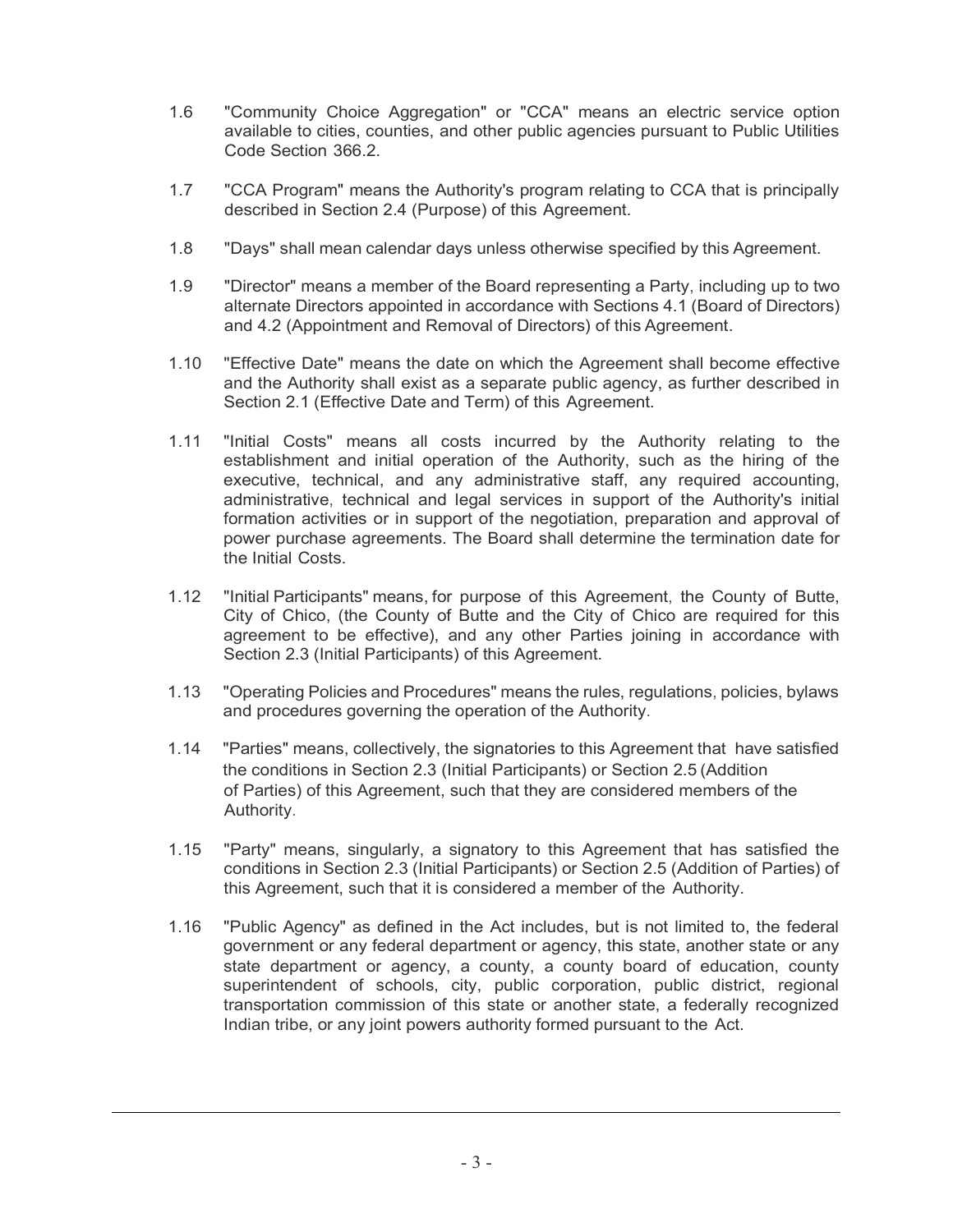# **2. FORMATION OF BUTTE CHOICE ENERGY AUTHORITY**

- 2.1 **Effective Date and Term.** This Agreement shall become effective and the Authority shall exist as a separate public agency on the date this Agreement is executed by the County of Butte and at least one other public agency after the adoption of the ordinances required by Public Utilities Code Section 366.2(c)(12). The Authority shall provide notice to the Parties of the Effective Date. The Authority shall continue to exist, and this Agreement shall be effective, until the Agreement is terminated in accordance with Section 8.3 (Mutual Termination) of this Agreement, subject to the rights of the Parties to withdraw from the Authority.
- 2.2 **Formation of the Authority.** Under the Act, the Parties hereby create a separate joint exercise of power agency which is named Butte Choice Energy Authority. Pursuant to Sections 6506 and 6507 of the Act, the Authority is a public agency separate from the Parties. The debts, liabilities or obligations of the Authority shall not be debts, liabilities or obligations of the individual Parties unless the governing body of a Party agrees in writing to assume any of the debts, liabilities or obligations of the Authority. The jurisdiction of the Authority shall be all territory within the geographic boundaries of the Parties; however the Authority may, as authorized under applicable law, undertake any action outside such geographic boundaries as is necessary and incidental to the accomplishment of its purpose.
- 2.3 **Initial Participants.** In addition to Parties executing this Agreement on or prior to the Effective Date, any incorporated municipality, county, or other eligible public agency may become a Party and recognized as an Initial Participant provided during the first 180 days after the Effective Date it executes this Agreement and delivers an executed copy of this Agreement and a copy of the adopted ordinance required by Public Utilities Code Section 366.2(c)(12) to the Authority. All Initial Participants to this Agreement shall be required to commence electric service as soon as practicable, as determined by the Board.
- 2.4 **Purpose.** The purpose and objectives of this Agreement are to establish the Authority, to provide for its governance and administration, and to define the rights and obligations of the Parties. This Agreement authorizes the Authority to provide a means by which the Parties can more effectively develop and implement sustainable energy initiatives that reduce energy demand, increase energy efficiency, and advance the use of clean, efficient, and renewable resources in the region for the benefit of the Parties and their constituents, including, but not limited to, establishing and operating a Community Choice Aggregation program.
- 2.5 **Addition of Parties.** After 180 days from the Effective Date any incorporated municipality, county, or other public agency may become a Party to this Agreement if all of the following conditions are met:
	- 2.5.1 The adoption of a resolution of the Board admitting the public agency to the Authority;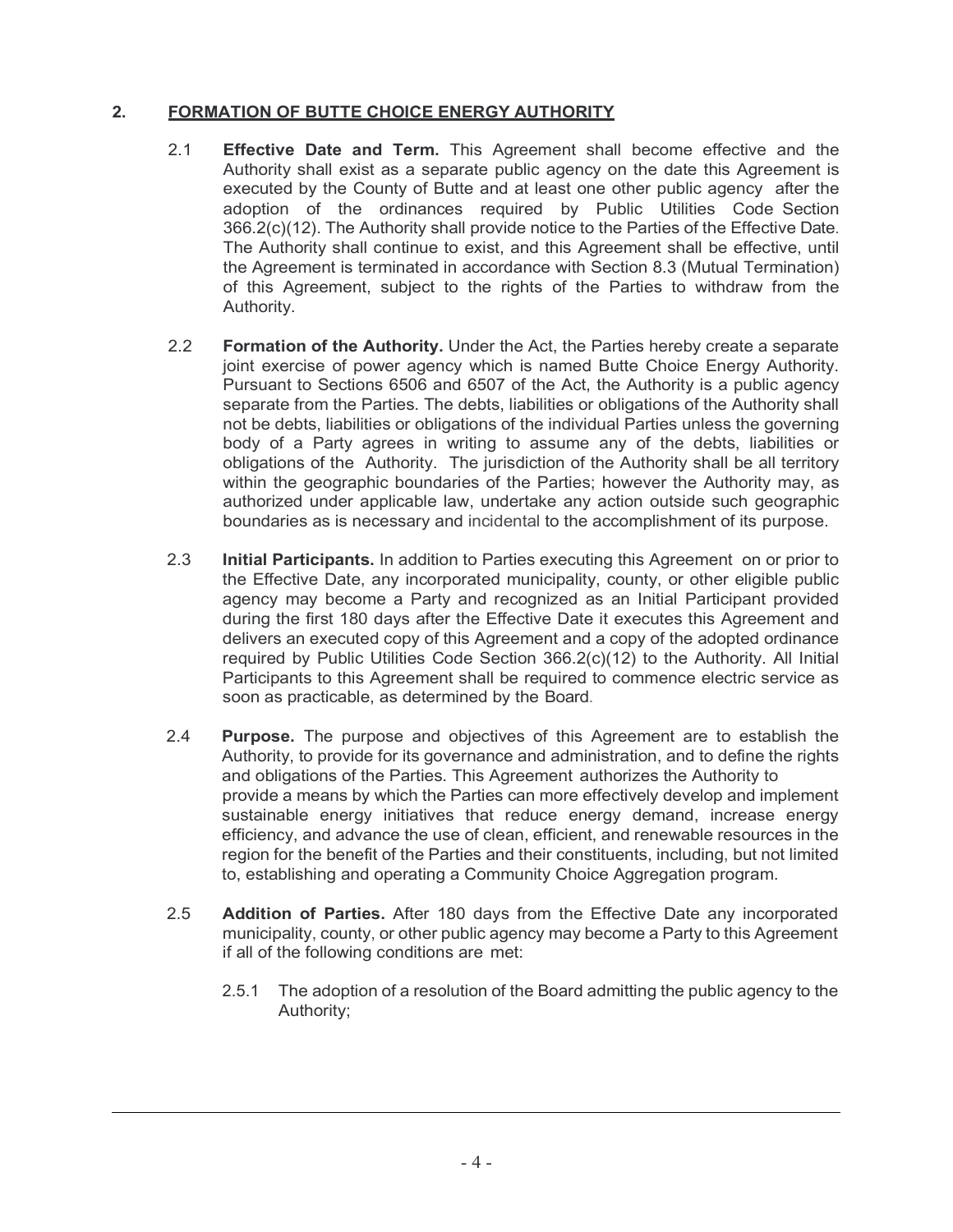- 2.5.2 The adoption by an affirmative vote of the Board satisfying the requirements described in Section 4.10 (Board Voting) of this Agreement, of a resolution authorizing membership into the Authority and establishing its pro rata share of organizational, planning and other pre-existing expenditures, and describing additional conditions, if any, associated with membership;
- 2.5.3 The adoption by the public agency of an ordinance required by Public Utilities Code Section 366.2(c)(12) and approval and execution of this Agreement and other necessary program agreements by the public agency;
- 2.5.4 Payment of the membership payment, if any; and
- 2.5.5 Satisfaction of any reasonable conditions established by the Board.

Pursuant to this Section 2.5 (Addition of Parties), all parties shall be required to commence electric service as soon as is practicable, as determined by the Board, as a condition to becoming a Party to this Agreement.

2.6 **Continuing Participation.** The Parties acknowledge that membership in the Authority may change by the addition, withdrawal and/or termination of Parties. The Parties agree to participate with such other Parties as may later be added, as described in Section 2.5 (Addition of Parties) of this Agreement. The Parties also agree that the withdrawal or termination of a Party shall not affect this Agreement or the remaining Parties' continuing obligations under this Agreement.

### **3. POWERS**

- 3.1 **General Powers.** The Authority shall have the powers common to the Parties and which are necessary or convenient to the accomplishment of the purposes of this Agreement, subject to the restrictions set forth in Section 3.4 (Limitation on Powers) of this Agreement. As provided in the Act, the Authority shall be a public agency separate and apart from the Parties.
- 3.2 **Specific Powers.** The Authority shall have all powers common to the Parties and such additional powers accorded to it by law. The Authority is authorized, in its own name, to exercise all powers and do all acts necessary and proper to carry out the provisions of this Agreement and fulfill its purposes, including, but not limited to, each of the following:
	- 3.2.1 make and enter into contracts;
	- 3.2.2 employ agents and employees, including but not limited to an Executive Director;
	- 3.2.3 acquire, contract, manage, maintain, and operate any buildings, works or improvements;
	- 3.2.4 acquire property by eminent domain, or otherwise, except as limited under Section 6508 of the Act, and to hold or dispose of any property;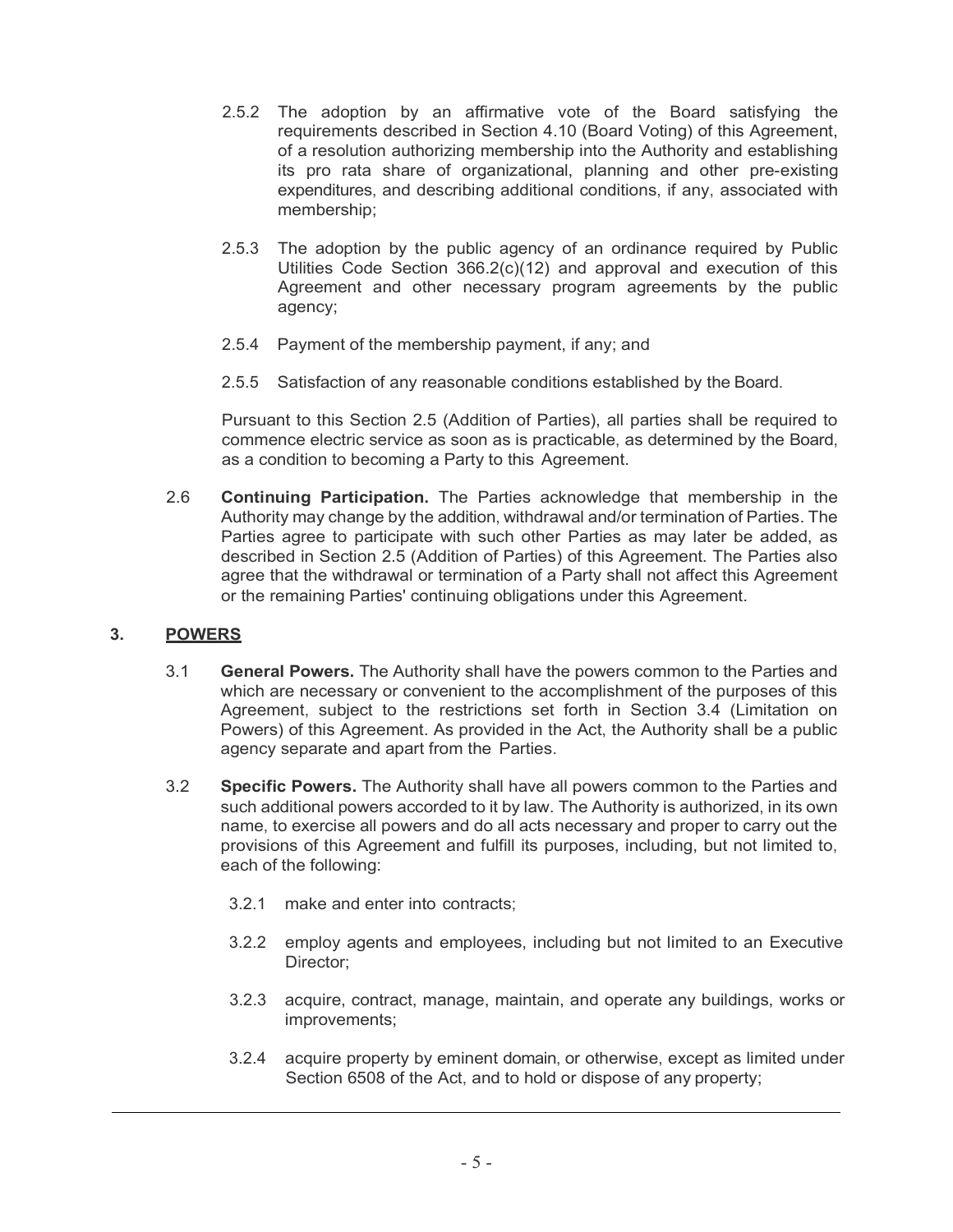- 3.2.5 lease any property;
- 3.2.6 sue and be sued in its own name;
- 3.2.7 incur debts, liabilities, and obligations, including but not limited to loans from private lending sources pursuant to its temporary borrowing powers authorized by law pursuant to Government Code Section 53850 et seq. and authority under the Act;
- 3.2.8 issue revenue bonds and other forms of indebtedness;
- 3.2.9 apply for, accept, and receive all licenses, permits, grants, loans or other aids from any federal, state or local public agency;
- 3.2.10 form independent corporations or entities, if necessary to carry out energy supply and energy conservation programs at the lowest possible cost or to take advantage of legislative or regulatory changes;
- 3.2.11 submit documentation and notices, register, and comply with orders, tariffs and agreements for the establishment and implementation of the CCA Program and other energy programs;
- 3.2.12 adopt rules, regulations, policies, bylaws and procedures governing the operation of the Authority ("Operating Policies and Procedures"); and
- 3.2.13 make and enter into service agreements relating to the provision of services necessary to plan, implement, operate and administer the CCA Program and other energy programs, including the acquisition of electric power supply and the provision of retail and regulatory support services.
- 3.3 **Additional Powers to be Exercised.** In addition to those powers common to each of the Parties, the Authority shall have those powers that may be conferred upon it as a matter of law and by subsequently enacted legislation.
- 3.4 **Limitation on Powers.** As required by Section 6509 of the Act, the powers of the Authority are subject to the restrictions upon the manner of exercising power possessed by the County of Butte. In addition, the Authority shall not have the power to sponsor or become a party to any defined-benefit retirement plan for its employees. Any retirement benefits for Authority employees must be approved by unanimous consent of the Board.
- 3.5 **Obligations of the Authority.** The debts, liabilities, and obligations of the Authority shall not be the debts, liabilities, and obligations of the Parties unless the governing body of a Party agrees in writing to assume any of the debts, liabilities, and obligations of the Authority. In addition, pursuant to the Act, no Director shall be personally liable on the bonds or subject to any personal liability or accountability by reason of the issuance of bonds.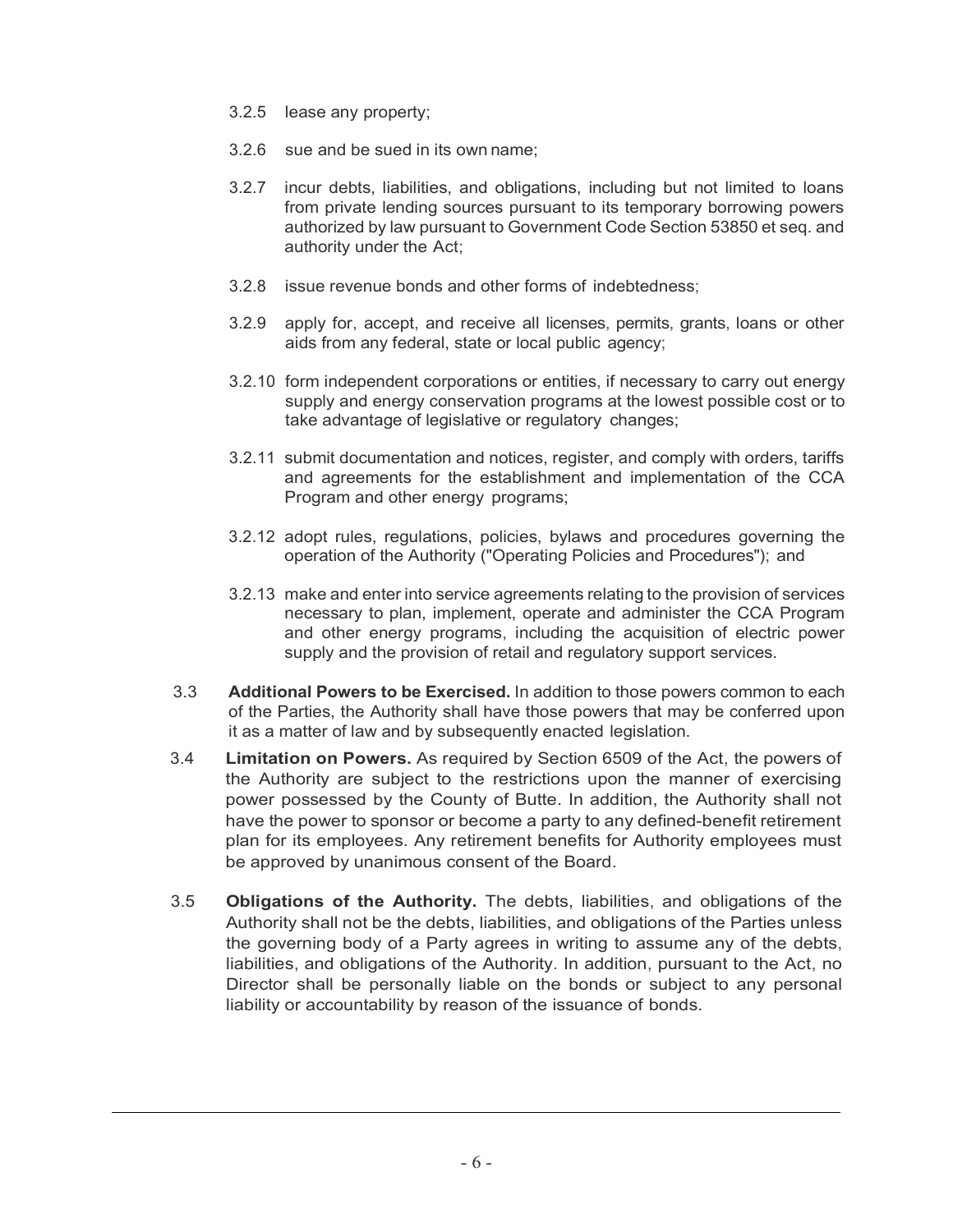3.6 **Compliance with the Political Reform Act and Government Code Section 1090.** The Authority and its officers and employees shall comply with the Political Reform Act (Government Code Section 81000 et seq.) and Government Code Section 1090 et seq. The Board shall adopt a Conflict of Interest Code pursuant to Government Code Section 87300. The Board may adopt additional conflict of interest regulations in the Operating Policies and **Procedures** 

# **4. GOVERNANCE**

- 4.1 **Board of Directors.** The governing body of the Authority shall be a Board of Directors ("Board") consisting of two directors for each Party appointed in accordance with Section 4.2 (Appointment and Removal of Directors) of this Agreement. The Board, in consultation with the Executive Director, may determine at any time to consider options to reduce the size of the Board if it determines that the efficient functioning and operation of the Board would be improved by having a smaller number of Directors. Any such change to the size of the Board would require amendment of this Joint Powers Agreement in accordance with Section 4.11 (Special Voting).
- 4.2 **Appointment and Removal of Directors.** The Directors shall be appointed and may be removed as follows:
	- 4.2.1 The governing body of each Party shall appoint and designate in writing two regular Directors who shall be authorized to act for and on behalf of the Party on matters within the powers of the Authority. The governing body of each Party shall appoint and designate in writing up to two alternate Directors who may vote on matters when the regular Directors are absent from a Board meeting. The persons appointed and designated as the regular Directors shall be an elected members of the governing body of the Party. The persons appointed and designated as the alternate Directors shall be elected members of the governing body of the Party. All Directors and alternates shall be subject to the Board's adopted Conflict of Interest Code.
	- 4.2.2 The Operating Policies and Procedures, to be developed and approved by the Board in accordance with Section 3.2.12 (Specific Powers), shall specify the reasons for and process associated with the removal of an individual Director for cause. Notwithstanding the foregoing, no Party shall be deprived of its right to seat a Director on the Board and any such Party for which its Director and/or alternate Directors have been removed may appoint a replacement.
- 4.3 **Terms of Office.** Each regular and alternate Director shall serve at the pleasure of the governing body of the Party that the Director represents, and may be removed as Director by such governing body at any time. If at any time a vacancy occurs on the Board, the affected Party shall appoint to fill the position of the previous Director within 90 days of the date that such position becomes vacant.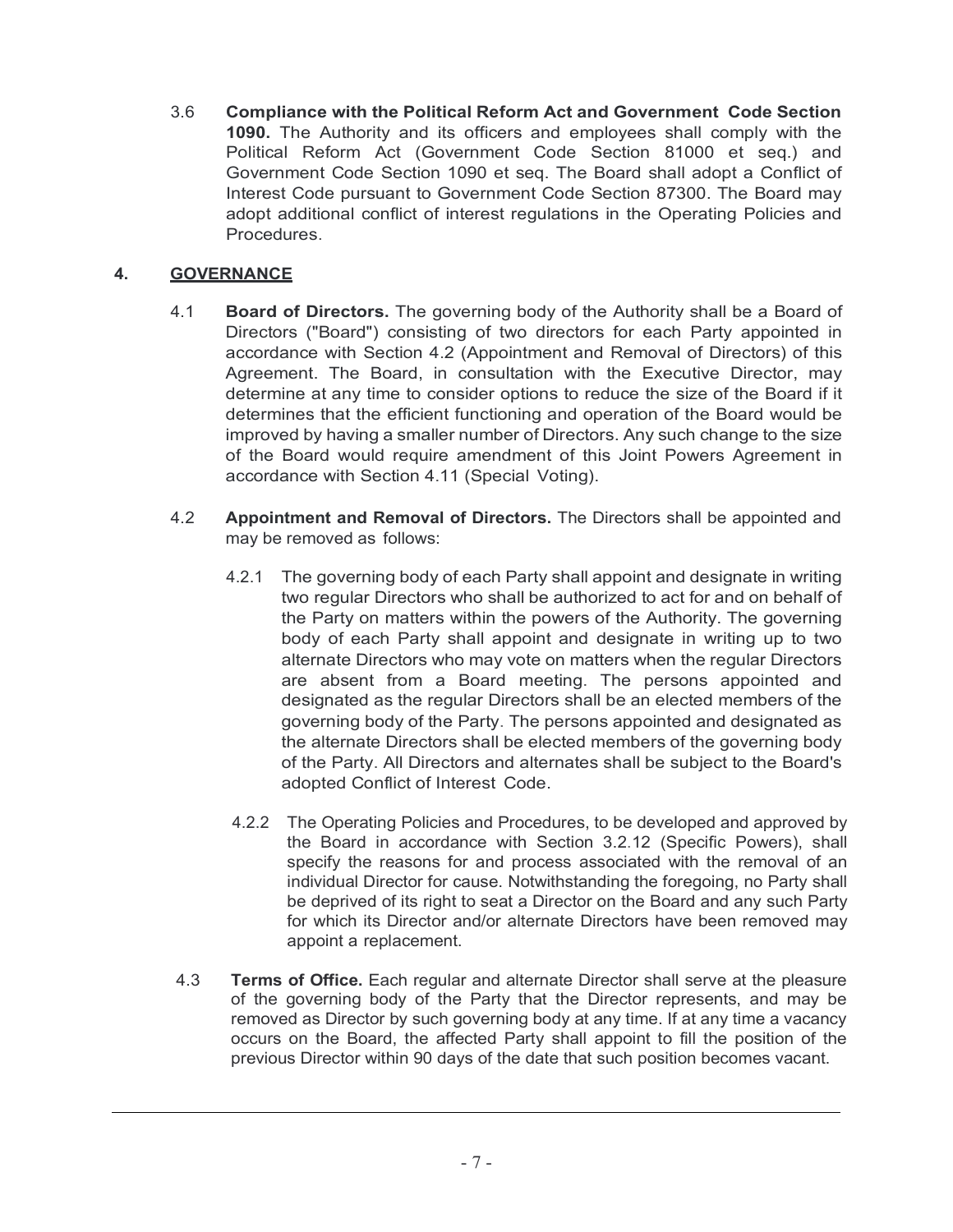- 4.4 **Purpose of Board.** The general purpose of the Board is to:
	- 4.4.1 Provide structure for administrative and fiscal oversight;
	- 4.4.2 Retain an Executive Director to oversee day-to-day operations;
	- 4.4.3 Retain legal counsel;
	- 4.4.4 Identify and pursue funding sources;
	- 4.4.5 Set policy;
	- 4.4.6 Maximize the utilization of available resources; and
	- 4.4.7 Oversee all Committee activities.
- 4.5 **Specific Responsibilities of the Board.** The specific responsibilities of the Board shall be as follows:
	- 4.5.1 Identify Authority needs and requirements;
	- 4.5.2 Formulate and adopt the budget prior to the commencement of the fiscal year;
	- 4.5.3 Develop and implement a financing and/or funding plan for ongoing Authority operations;
	- 4.5.4 Retain necessary and sufficient staff and adopt personnel and compensation policies, rules and regulations subject to the limitations of Section 3.4; Adopt rules for procuring supplies, equipment, and services;
	- 4.5.5 Adopt rules for the disposal of surplus property;
	- 4.5.6 Establish standing and ad hoc committees as necessary to ensure that the interests and concerns of each Party are represented and to ensure operational, technical, and financial issues are thoroughly researched and analyzed;
	- 4.5.7 The setting of retail rates for power sold by the Authority and the setting of charges for any other category of retail service provided by the Authority;
	- 4.5.8 Termination of the CCA Program;
	- 4.5.9 Address any concerns of consumers and customers;
	- 4.5.10 Conduct and oversee Authority audits at intervals not to exceed three years;
	- 4.5.11 Arrange for an annual independent fiscal audit;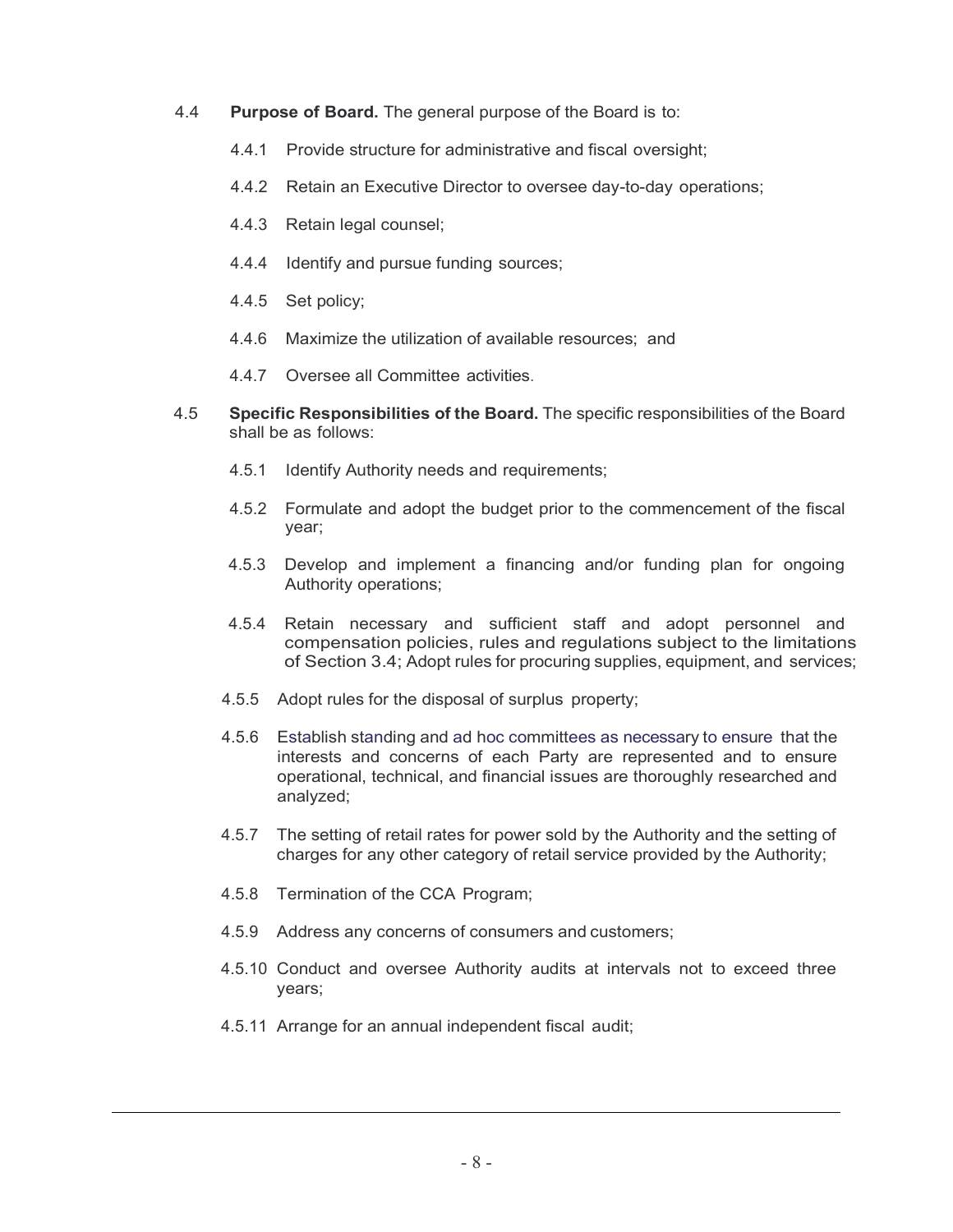- 4.5.12 Adopt such bylaws, rules and regulations as are necessary or desirable for the purposes hereof; provided that nothing in the bylaws, rules and regulations shall be inconsistent with this Agreement;
- 4.5.13 Exercise the Specific Powers identified in Sections 3.2 and 4.6 except as the Board may elect to delegate to the Executive Director; and
- 4.5.14 Discharge other duties as appropriate or required by statute.
- 4.6 **Startup Responsibilities.** The Authority shall have the duty to do the following within one year of the Effective Date of the Agreement:
	- 4.6.1 To adopt an implementation plan prepared by EES Consulting, pursuant to Public Utilities Code Section 366.2(c)(3), for electrical load aggregation;
	- 4.6.2 To prepare a statement of intent, pursuant to Public Utilities Code Section 366.2(c)(4), for electrical load aggregation;
	- 4.6.3 To encourage other qualified public agencies to participate in the Authority;
	- 4.6.4 To obtain financing and/or funding as is necessary or desirable;
	- 4.6.5 To evaluate the need for, acquire, and maintain adequate levels of insurance coverage protection for potential liabilities.
- 4.7 **Meetings and Special Meetings of the Board.** The Board shall hold at least one regular meeting per year, but the Board may provide for the holding of regular meetings at more frequent intervals. The date, hour and place of each regular meeting shall be fixed by resolution or ordinance of the Board. Regular meetings may be adjourned to another meeting time. Special meetings of the Board may be called in accordance with the provisions of Government Code Section 54956. Directors may participate in meetings telephonically, with full voting rights, only to the extent permitted by law.
- 4.8 **Brown Act Applicable.** All meetings of the Board shall be conducted in accordance with the provisions of the Ralph M. Brown Act (Government Code Section 54950, et seq.).
- 4.9 **Quorum; Approvals.** A majority of the Directors shall constitute a quorum, except that less than a quorum may adjourn from time to time in accordance with law. The affirmative votes of a majority of the Directors who are present at the subject meeting shall be required to take any action by the Board.
- 4.10 **Board Voting.**
	- 4.10.1 **Percentage Vote.** Each Director shall have one vote. Action of the Board on all matters shall require an affirmative vote of a majority of all Directors who are present at the subject meeting, provided, however, that notwithstanding anything herein to the contrary, so long as Authority consists of three or less members, all actions of the Board shall require the affirmative vote of at least one director appointed by each Party. In some cases expressed in this Agreement, a supermajority vote is expressly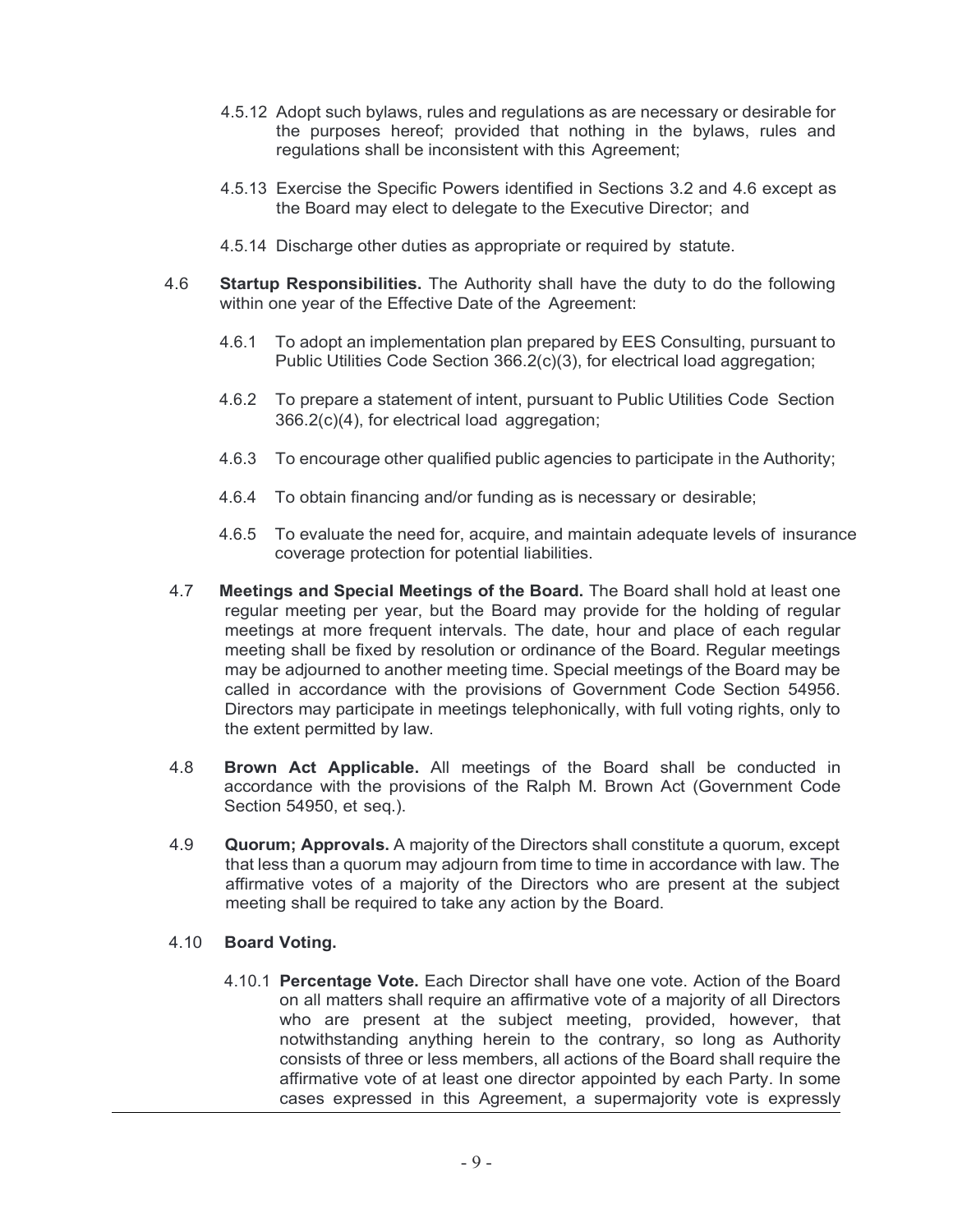required. When a supermajority vote is required under Section 4.11 (Special Voting), action of the Board shall require an affirmative vote of the specified supermajority of all Directors who are present at the subject meeting. All votes taken pursuant to this Section 4.10.1 shall be referred to as a percentage vote. Notwithstanding the foregoing, in the event of a tie in a percentage vote, the Board can break the tie and act upon an affirmative voting shares vote as described in section 4.10.2 (Voting Shares Vote).

- 4.10.2 **Voting Shares Vote.** In addition to and immediately after an affirmative percentage vote, two or more Directors, each appointed by a different Party, may request that a vote of the voting shares shall be held. In such event, the corresponding voting shares, as described in section 4.10.3, of all Directors voting in order to take an action shall exceed 50%, or such other higher voting shares percentage expressly required by this Agreement or the Operating Policies and Procedures of all Directors who are present at the subject meeting. All votes taken pursuant to this Section 4.10.2 shall be referred to as a voting shares vote. In the event that any one Director has a voting share that equals or exceeds that which is necessary to disapprove the matter being voted on by the Board, at least one other Director shall be required to vote in the negative in order to disapprove such matter. When a voting shares vote is held, action by the Board requires both an affirmative percentage vote and an affirmative voting shares vote.
- 4.10.3 **Voting Shares Formula.** When a voting shares vote is requested by two or more Directors appointed by different Parties, voting shares of the Directors shall be determined by the following formula:

(Annual Energy Use/Total Annual Energy) multiplied by 100, where (a) "Annual Energy Use" means (i) with respect to the first two years following the Effective Date, the annual electricity usage, expressed in kilowatt hours ("kWh"), within the Party's respective jurisdiction and (ii) with respect to the period after the second anniversary of the Effective Date, the annual electricity usage, expressed in kWh, of accounts within a Party's respective jurisdiction that are served by the Authority and (b) "Total Annual Energy" means the sum of all Parties' Annual Energy Use.

### 4.11 **Special Voting.**

- 4.11.1 Except as provided below, matters that require Special Voting as described in this Section shall require 72 hours prior notice to any Brown Act meeting or special meeting. Two-thirds vote (or such greater vote as required by state law) of the appointed Directors shall be required to take any action on the following:
	- (a) Change the designation of Treasurer or Auditor of the Authority;
	- (b) Issue bonds or other forms of debt;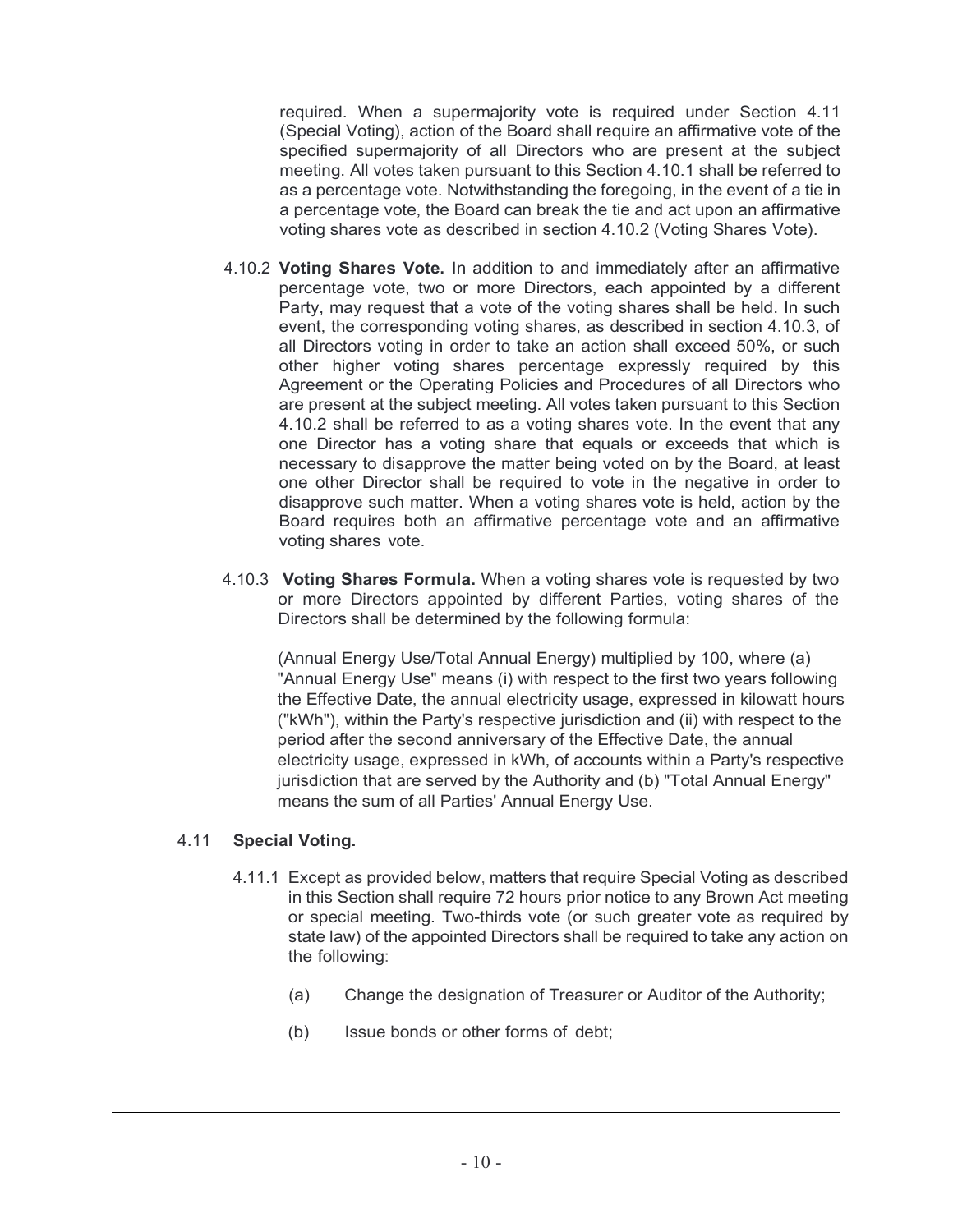- (c) Exercise the power of eminent domain, subject to prior approval by the passage of an authorizing ordinance or other legally sufficient action by the affected Party; and
- (d) Amend this Agreement or adopt or amend the bylaws of the Authority. At least 30 days advance notice shall be provided for such actions. The Authority shall also provide prompt written notice to all Parties of the action taken and enclose the adopted or modified documents.

# **5. INTERNAL ORGANIZATION**

- 5.1 **Chair and Vice Chair.** For each fiscal year, the Board shall elect a Chair and Vice Chair from among the Directors. The term of office of the Chair and Vice Chair shall continue for one year, but there shall be no limit on the number of terms held by either the Chair or Vice Chair. The Chair shall be the presiding officer of all Board meetings, and the Vice Chair shall serve in the absence of the Chair. The Chair shall sign all contracts on behalf of the Authority, and shall perform such other duties as may be imposed by the Board. In the absence of the Chair, the Vice-Chair shall sign contracts and perform all of the Chair's duties. The office of the Chair or Vice Chair shall be declared vacant and a new selection shall be made if: (a) the person serving dies, resigns, or the Party that the person represents removes the person as its representative on the Board, or (b) the Party that he or she represents withdraws from the Authority pursuant to the provisions of this Agreement. Upon a vacancy, the position shall be filled at the next regular meeting of the Board held after such vacancy occurs or as soon as practicable thereafter. Succeeding officers shall perform the duties normal to said offices.
- 5.2 **Secretary.** The Board shall appoint a Secretary, who need not be a member of the Board, who shall be responsible for keeping the minutes of all meetings of the Board and all other office records of the Authority.
- 5.3 **Treasurer.** The Board shall appoint a qualified person to act as the Treasurer, who need not be a member of the Board. Unless otherwise exempted from such requirement, the Authority shall cause an independent audit to be made by a certified public accountant, or public accountant, in compliance with Section 6506 of the Act. The Treasurer shall act as the depositary of the Authority and have custody of all the money of the Authority, from whatever source, and as such, shall have all of the duties and responsibilities specified in Section 6505.5 of the Act. The Board may require the Treasurer to file with the Authority an official bond in an amount to be fixed by the Board, and if so requested the Authority shall pay the cost of premiums associated with the bond. The Treasurer shall report directly to the Board and shall comply with the requirements of treasurers of incorporated municipalities. The Board may transfer the responsibilities of Treasurer to any person or entity as the law may provide at the time.
- 5.4 **Auditor.** The Board shall appoint a qualified person to act as the Auditor, who shall not be a member of the Board. The Board may require the Auditor to file with the Authority an official bond in an amount to be fixed by the Board, and if so requested the Authority shall pay the cost of premiums associated with the bond.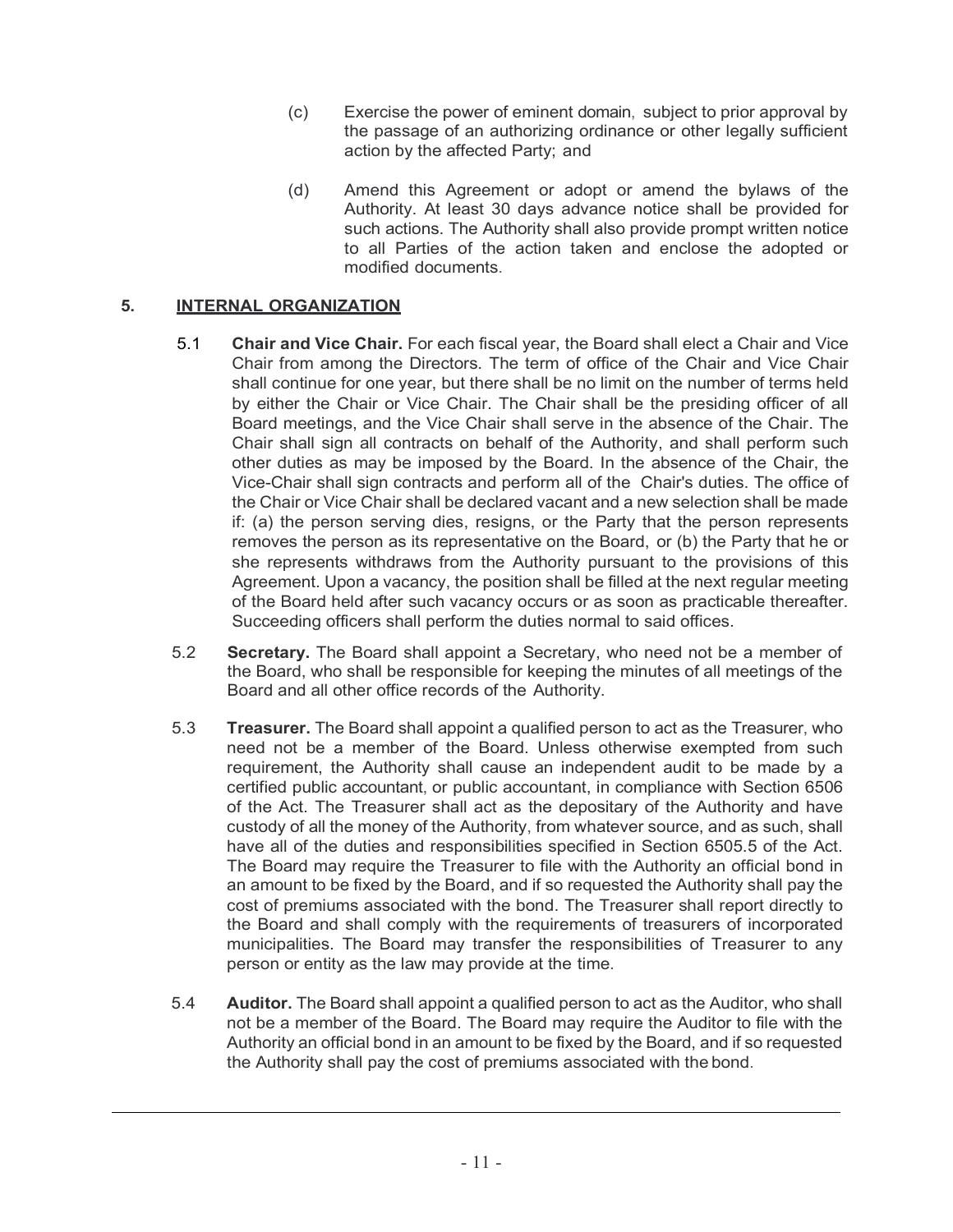- 5.5 **Executive Director.** The Board shall appoint or contract with an Executive Director for the Authority, who shall be responsible for the day-to-day operation and management of the Authority and the CCA Program. The Executive Director may exercise all powers of the Authority, except those powers specifically reserved to the Board including but not limited to those set forth in Section 4.5 (Specific Responsibilities of the Board) of this Agreement or the Operating Policies and Procedures, or those powers which by law must be exercised by the Board. The Executive Director may enter into and execute any Energy Contract, in accordance with criteria and policies established by the Board. The Board, at its option, may choose to contract with a separate entity for the services of an Executive Director.
- 5.6 **Bonding of Persons Having Access to Property.** Pursuant to the Act, the Board shall designate the public officer or officers or person or persons who have charge of, handle, or have access to any property of the Authority exceeding a value as established by the Board, and shall require such public officer or officers or person or persons to file an official bond in an amount to be fixed by the Board.
- 5.7 **Other Employees/Agents.** The Board shall have the power by resolution to hire employees or appoint or retain such other agents, including officers, loan-out employees, or independent contractors, as may be necessary or desirable to carryout the purpose of this Agreement.
- 5.8 **Privileges and Immunities from Liability.** All of the privileges and immunities from liability, exemption from laws, ordinances and rules, all pension, relief, disability, workers' compensation and other benefits which apply to the activities of officers, agents or employees of a public agency when performing their respective functions shall apply to the officers, agents or employees of the Authority to the same degree and extent while engaged in the performance of any of the functions and other duties of such officers, agents or employees under this Agreement. None of the officers, agents or employees directly employed by the Board shall be deemed, by reason of their employment by the Authority to be employed by the Parties or by reason of their employment by the Authority, to be subject to any of the requirements of the Parties.
- 5.9 **Commissions, Boards and Committees.** The Board may establish any advisory commissions, boards and committees as the Board deems appropriate to assist the Board in carrying outs its functions and implementing the CCA Program, other energy programs and the provisions of this Agreement. The Board may establish rules, regulations, policies, bylaws or procedures to govern any such commissions, boards, or committees and shall determine whether members shall be compensated or entitled to reimbursement for expenses.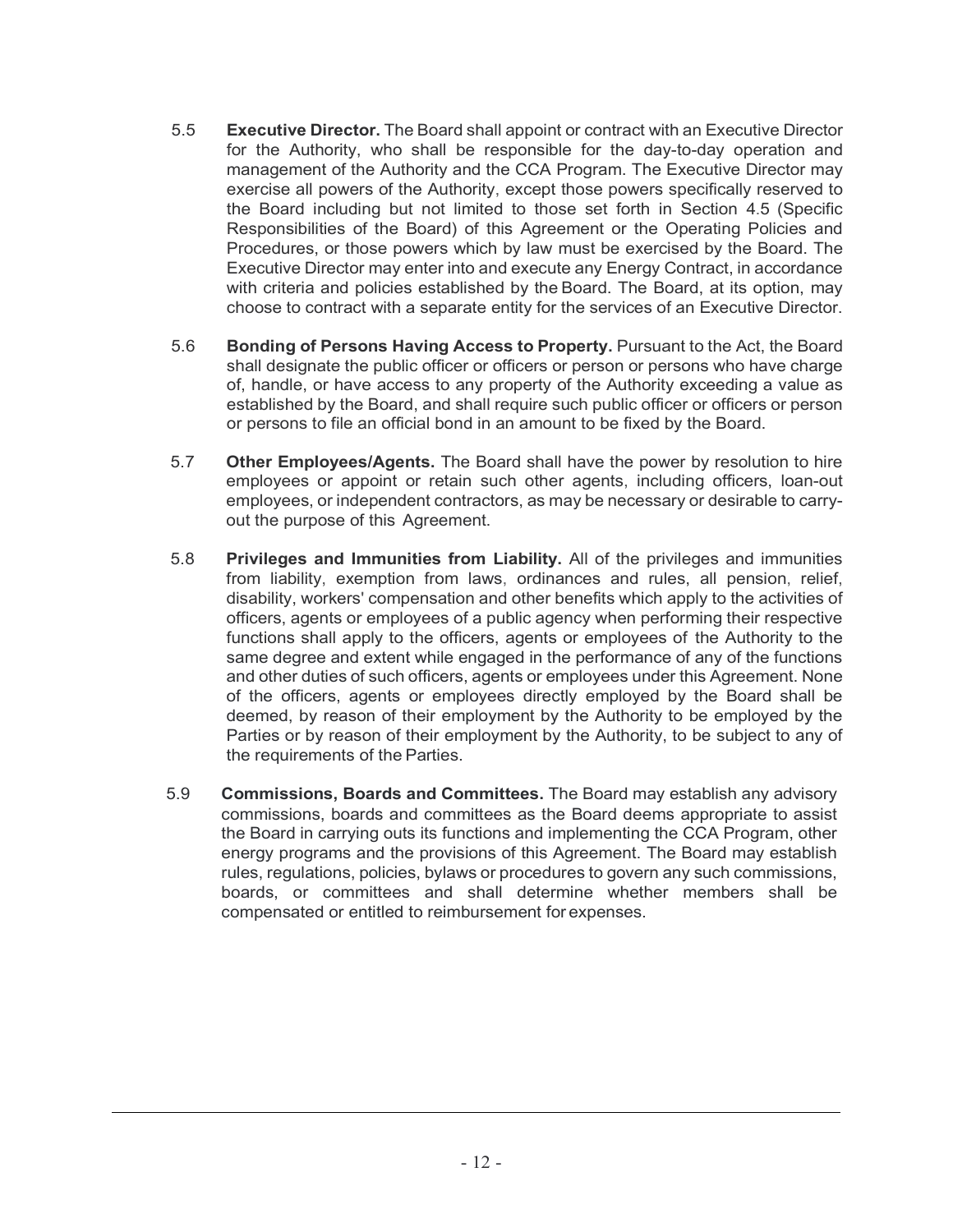- 5.9.1 The Board may also establish the following Advisory Committees:
	- (a) **Executive Committee.** The Board may establish an executive committee consisting of a smaller number of Directors. The Board may delegate to the Executive Committee's such authority as the Board might otherwise exercise, except that the Board may not delegate authority regarding certain essential functions, including but not limited to, approving the fiscal year budget or hiring or firing the Executive Director, and other functions as provided in the Operating Policies and Procedures. The Board may not delegate to the Executive Committee or any other committee its authority under Section 3.2.12 to adopt and amend the Operating Policies and Procedures.
	- (b) **Finance Committee.** The Board may establish a finance committee consisting of a smaller number of Directors. The primary purpose of the Finance Committee is to review and recommend to the Board:
		- (1) A funding plan;
		- (2) A fiscal year budget;
		- (3) Financial policies and procedures to ensure equitable contributions byParties;
		- (4) Such other responsibilities as provided in the Operating Policies and Procedures, including but not limited to policies, rules and regulations governing investment of surplus funds, and selection and designation of financial institutions for deposit of Authority funds.
	- (c) **Community Advisory Committee.** The Board may establish a community advisory committee comprised of members of the public representing key stakeholder communities. The primary purpose of the Community Advisory Committee shall be to provide a venue for ongoing citizen support and engagement in the operations of the Authority.
	- (d) **Meetings of the Advisory Committees.** All meetings of the Advisory Committees shall be held in accordance with the Ralph M. Brown Act. For the purposes of convening meetings and conducting business, unless otherwise provided in the bylaws, a majority of the members of the Advisory Committee shall constitute a quorum for the transaction of business, except that less than a quorum or the secretary of each Advisory Committee may adjourn meetings from time-to-time. As soon as practicable, but no later than the time of posting, the Secretary of the Advisory Committee shall provide notice and the agenda to each Party, Director and Alternate Directors.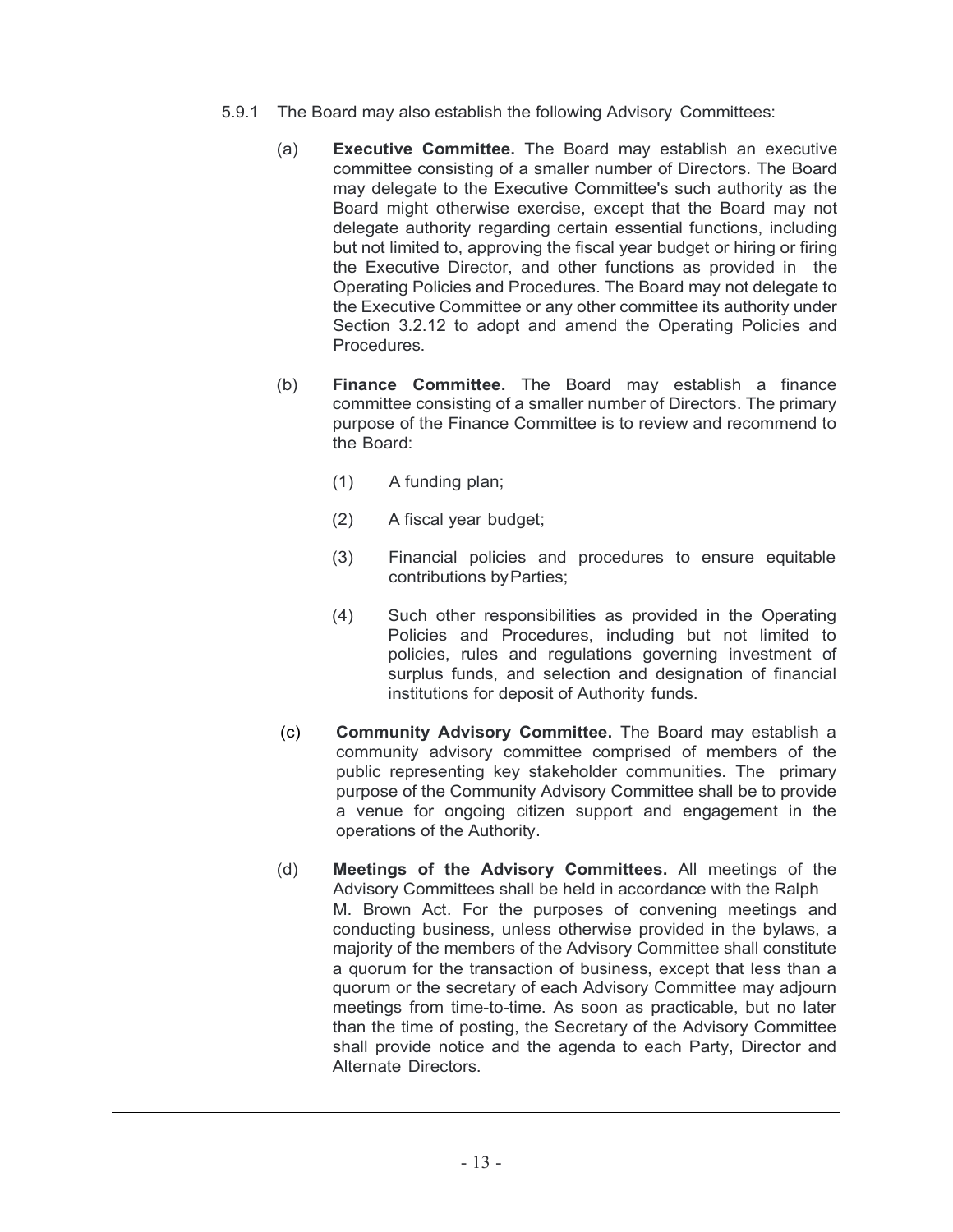(e) **Officers of Advisory Committees.** Unless otherwise determined by the Board, each Advisory Committee shall choose its officers, comprised of a Chairperson, a Vice-Chairperson and aSecretary.

## **6. IMPLEMENTATION ACTION AND AUTHORITY DOCUMENTS**

### 6.1 **Preliminary Implementation of the CCA Program.**

- 6.1.1 **Enabling Ordinance.** In addition to the execution of this Agreement, each Party shall adopt an ordinance in accordance with Public Utilities Code Section 366.2(c)(12) for the purpose of specifying that the Party intends to implement a CCA Program by and through its participation in the Authority.
- 6.1.2 **Implementation Plan.** The Authority shall cause to be prepared and secure Board approval of an Implementation Plan meeting the requirements of Public Utilities Code Section 366.2 and any applicable Public Utilities Commission regulations as soon after the Effective Date as reasonably practicable.
- 6.1.3 **Termination of CCA Program.** Nothing contained in this Section 6 or this Agreement shall be construed to limit the discretion of the Authority to terminate the implementation or operation of the CCA Program at any time in accordance with any applicable requirements of statelaw.
- 6.2 **Authority Documents.** The Parties acknowledge and agree that the affairs of the Authority will be implemented through various documents duly adopted by the Board through Board resolution or minute action, including but not necessarily limited to the Operating Policies and Procedures, the annual budget, and specified plans and policies defined as the Authority Documents by this Agreement. The Parties agree to abide by and comply with the terms and conditions of all such Authority Documents that may be adopted by the Board, subject to the Parties' right to withdraw from the Authority as described in Section 8 (Withdrawal and Termination) of this Agreement.

### **7. FINANCIAL PROVISIONS**

7.1 **Fiscal Year.** The Authority's fiscal year shall be 12 months commencing July 1 and ending June 30. The fiscal year may be changed by Board resolution.

### 7.2 **Depository.**

- 7.2.1 All funds of the Authority shall be held in separate accounts in the name of the Authority and not commingled with funds of any Party or any other person or entity.
- 7.2.2 All funds of the Authority shall be strictly and separately accounted for, and regular reports shall be rendered of all receipts and disbursements, at least quarterly during the fiscal year. The books and records of the Authority shall be open to inspection and duplication by the Parties at all reasonable times. The Board shall contract with a certified public accountant or public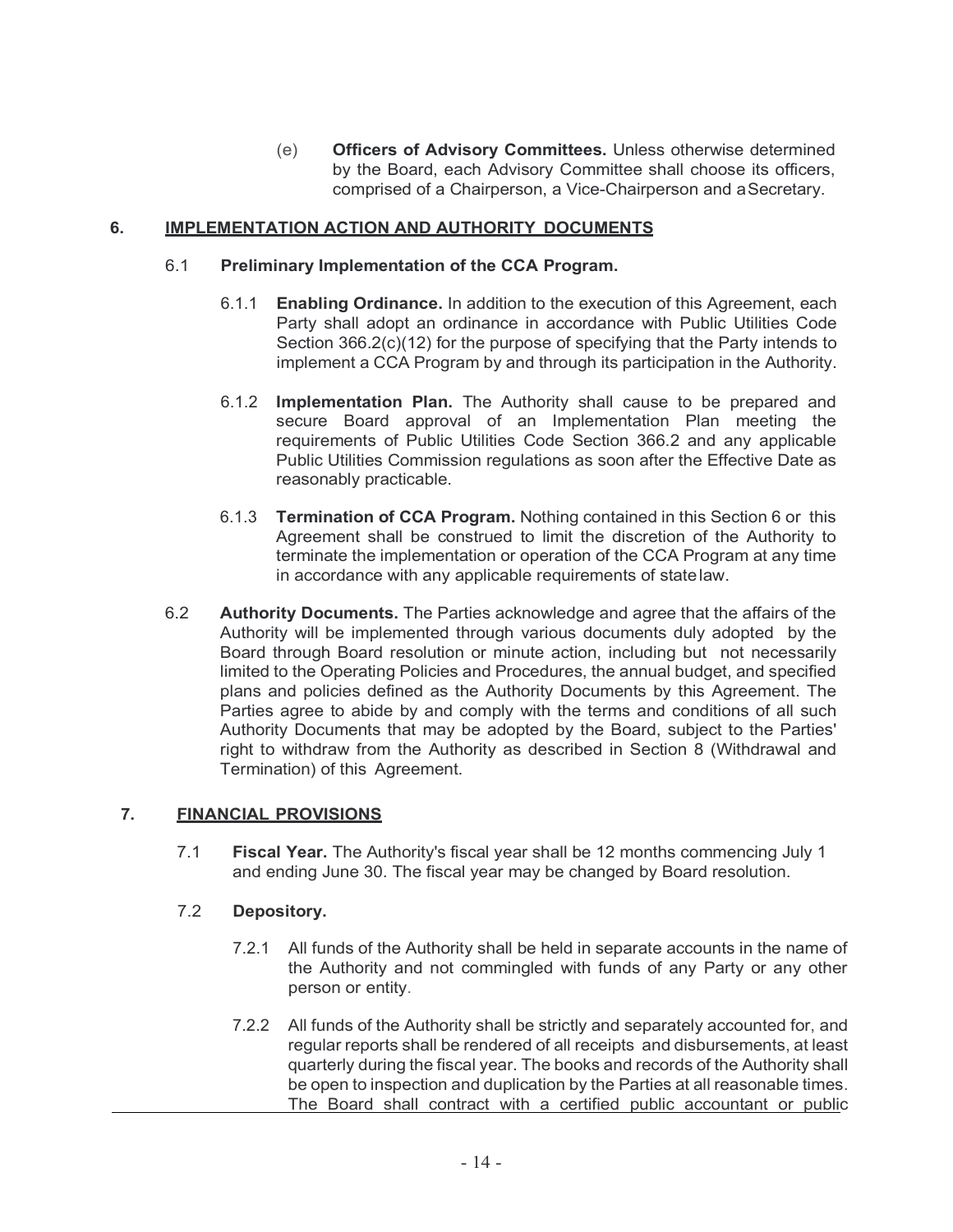accountant to make an annual audit of the accounts and records of the Authority , which shall be conducted in accordance with the requirements of Section 6506 of the Act.

7.2.3 All expenditures shall be made in accordance with the approved budget and upon the approval of any officer so authorized by the Board in accordance with its Operating Policies and Procedures. The Treasurer shall draw checks or warrants or make payments by other means for claims or disbursements not within an applicable budget only upon the prior approval of the Board.

# 7.3 **Budget and Recovery Costs.**

- 7.3.1 **Budget.** The initial budget shall be approved by the Board. The Board may revise the budget from time to time as may be reasonably necessary to address contingencies and unexpected expenses. All subsequent budgets of the Authority shall be prepared and approved by the Board in accordance with the Operating Policies and Procedures.
- 7.3.2 **Funding of Initial Costs.** The County of Butte has funded certain activities necessary to implement the CCA Program. Further, it is anticipated that additional costs will be incurred by other Parties. If the CCA Program becomes operational, these initial costs paid by the Parties shall be included in the customer charges for electric services as provided by Section 7.3.3 (to the extent recovery of such costs is permitted by law), and the Parties shall be reimbursed from the payment of such charges by customers of Authority. Prior to such reimbursement, the Parties shall provide such documentation of costs paid as the Board may request. Authority may establish a reasonable time period over which such costs are to be recovered. In the event that the CCA program does not become operational, the Parties shall not be entitled to any reimbursement of the initial costs that have been paid.
- 7.3.3 **Program Costs.** The Parties desire that, to the extent reasonably practicable, all costs incurred by the Authority that are directly or indirectly attributable to the provision of electric services under the CCA Program, including the establishment and maintenance of various reserve and performance funds, shall be recovered through charges to CCA customers receiving such electric services.
- 7.4 **Contributions.** Parties are not required under this Agreement to make any financial contributions. Consumers may subscribe as customers of the Authority pursuant to the Act and outside of this Agreement and through their on-bill selections.
	- 7.4.1 A Party may, in the appropriate circumstance, and when agreed-to:
		- (a) Make contributions from its treasury for the purposes set forth in this Agreement;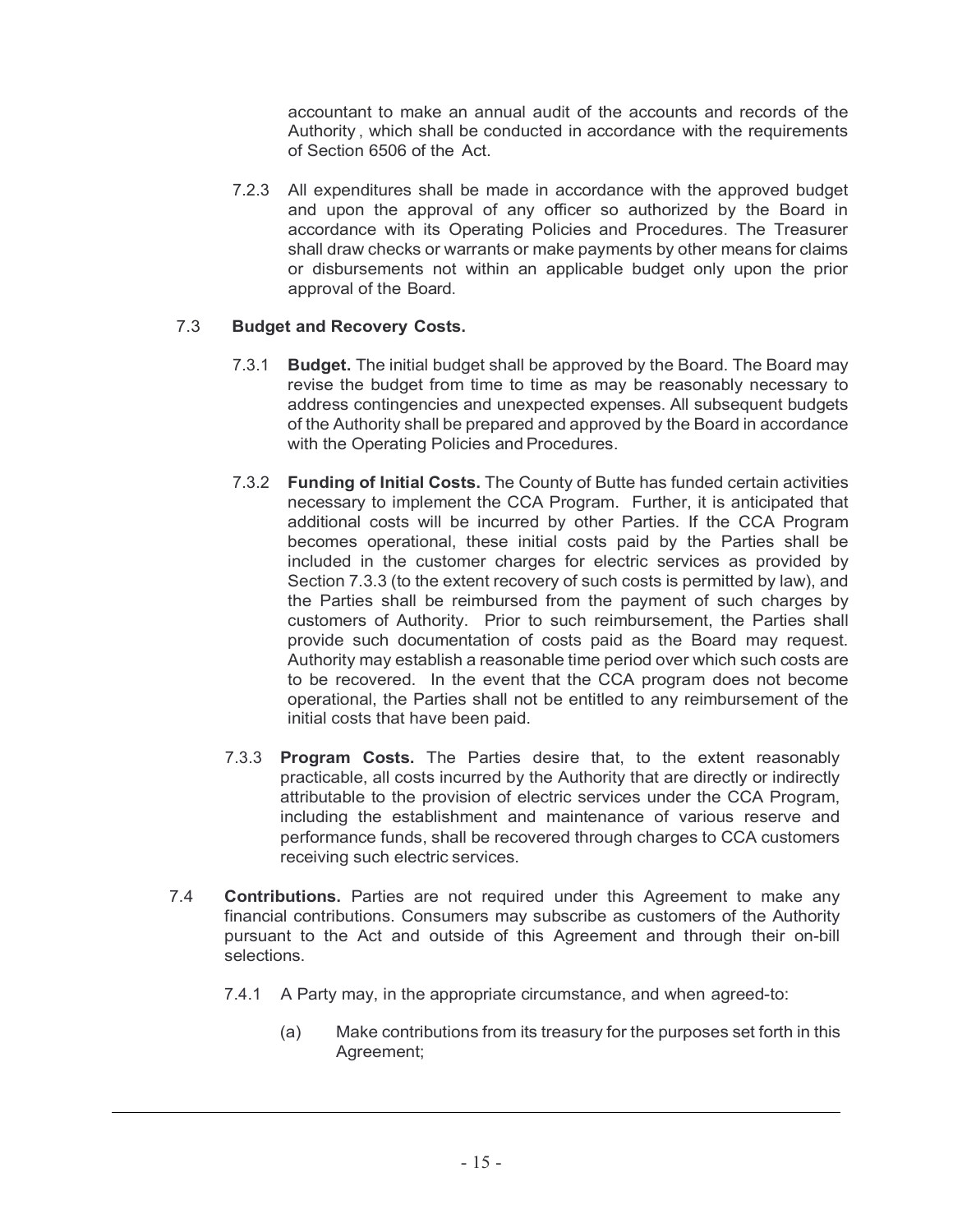- (b) Make payments of public funds to defray the cost of the purposes of the Agreement and Authority;
- (c) Make advances of public funds for such purposes, such advances to be repaid as provided by written agreement; or
- (d) Use its personnel, equipment or property in lieu of other contributions oradvances.
- (e) **No** Party shall be required to adopt any tax, assessment, fee or charge under any circumstances.
- 7.5 **Accounts and Reports.** The Treasurer shall establish and maintain such funds and accounts as may be required by good accounting practice or by any provision of any trust agreement entered into with respect to the proceeds of any bonds issued by the Authority. The books and records of the Authority in the hands of the Treasurer shall be open to inspection and duplication at all reasonable times by duly appointed representatives of the Parties. The Treasurer, within 180 days after the close of each fiscal year, shall give a complete written report of all financial activities for such fiscal year to theParties.
- 7.6 **Funds.** The Treasurer shall receive, have custody of and/or disburse Authority funds in accordance with the laws applicable to public agencies and generally accepted accounting practices, and shall make the disbursements required by this Agreement in order to carry out any of the purposes of this Agreement.

### **8. WITHDRAWAL AND TERMINATION**

#### 8.1 **Withdrawal**

- 8.1.1 **Withdrawal by Parties.** Any Party may withdraw its membership in the Authority, effective as of the beginning of the Authority's fiscal year, by giving no less than 180 days advance written notice of its election to do so, which notice shall be given to the Authority and each Party. Withdrawal of a Party shall require an affirmative vote of the Party's governing board.
- 8.1.2 **Amendment.** Notwithstanding Section 8.1.1 (Withdrawal by Parties) of this Agreement, a Party may withdraw its membership in the Authority upon approval and execution of an amendment to this Agreement provided that the requirements of this Section 8.1.2 are strictly followed. A Party shall be deemed to have withdrawn its membership in the Authority effective 180 days after the Board approves an amendment to this Agreement if the Director representing such Party has provided notice to the other Directors immediately preceding the Board's vote of the Party's intention to withdraw its membership in the Authority should the amendment be approved by the Board.
- 8.1.3 **The Right to Withdraw Prior to Program Launch**. After receiving bids from power suppliers, Authority shall provide to the Parties the report from the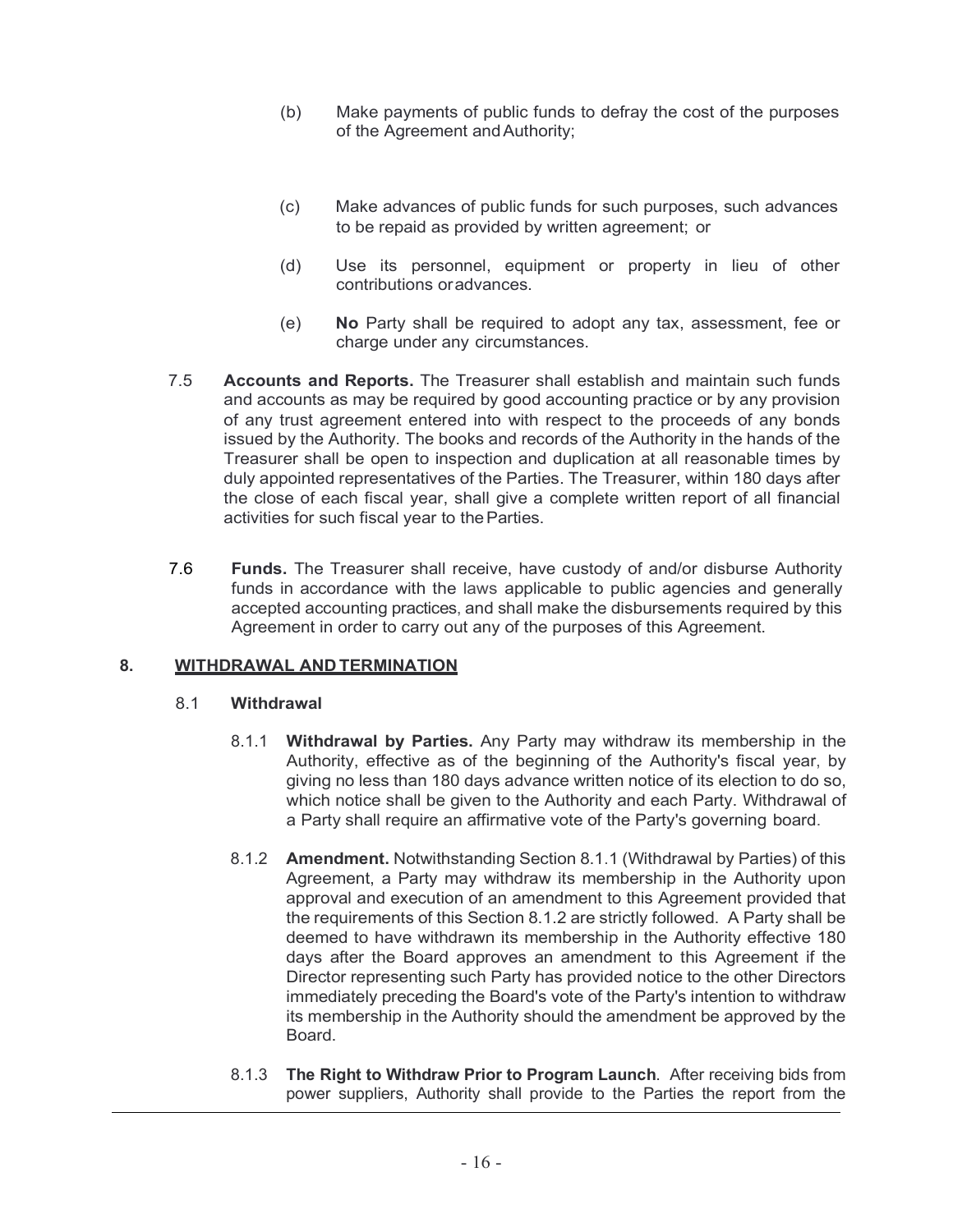electrical utility consultant retained by Authority that compares the total estimated electrical rates that Authority will be charging to customers as well as the estimated greenhouse gas emissions rate and the amount of estimated renewable energy used with that of the incumbent utility. If the report provides that Authority is unable to provide total electrical rates, as part of its baseline offering, to the customers that are equal to or lower than PG&E or to provide power in a manner that has a lower greenhouse gas emission rate or uses less renewable energy than the incumbent utility, a Party may immediately withdraw its membership in Authority without any financial obligation, as long as the Party provides written notice of its intent to withdraw to Authority Board no more than fifteen (15) days after receiving the report. Any withdrawing participant shall not be entitled to any return of funds provided to Authority, provided, however, that if, after program is launched there are unobligated and unused funds, the withdrawing participant shall be refunded its pro rata share of the unobligated and unused funds.

- 8.1.4 **Continuing Liability; Further Assurances.** A Party that withdraws its membership in the Authority may be subject to certain continuing liabilities, as described in Section 8.4 (Continuing Liability; Refund) of this Agreement, including, but not limited to, Power Purchase Agreements. The withdrawing Party and the Authority shall execute and deliver all further instruments and documents, and take any further action that may be reasonably necessary, as determined by the Board, to effectuate the orderly withdrawal of such Party from membership in the Authority. The Operating Policies and Procedures shall prescribe the rights if any of a withdrawn Party to continue to participate in those Board discussions and decisions affecting customers of the CCA Program that reside or do business within the jurisdiction of the Party.
- 8.2 **Involuntary Termination.** This Agreement may be terminated with respect to a Party for material non-compliance with provisions of this Agreement or the Authority Documents upon an affirmative vote of the Board in which the minimum percentage vote and percentage voting shares, as described in Section 4.10 (Board Voting) of this Agreement, shall be no less than 67% (excluding the vote and voting shares of the Party subject to possible termination). Prior to any vote to terminate this Agreement with respect to a Party, written notice of the proposed termination and the reason(s) for such termination shall be delivered to the Party whose termination is proposed at least 30 days prior to the regular Board meeting at which such matter shall first be discussed as an agenda item. The written notice of proposed termination shall specify the particular provisions of this Agreement or the Authority Documents that the Party has allegedly violated.

The Party subject to possible termination shall have the opportunity at the next regular Board meeting to respond to any reasons and allegations that may be cited as a basis for termination prior to a vote regarding termination. A Party that has had its membership in the Authority terminated may be subject to certain continuing liabilities, as described in Section 8.4 (Continuing Liability; Refund) of this Agreement. In the event that the Authority decides to not implement the CCA Program, the minimum percentage vote of 67% shall be conducted in accordance with Section 4.10 (Board Voting) of this Agreement.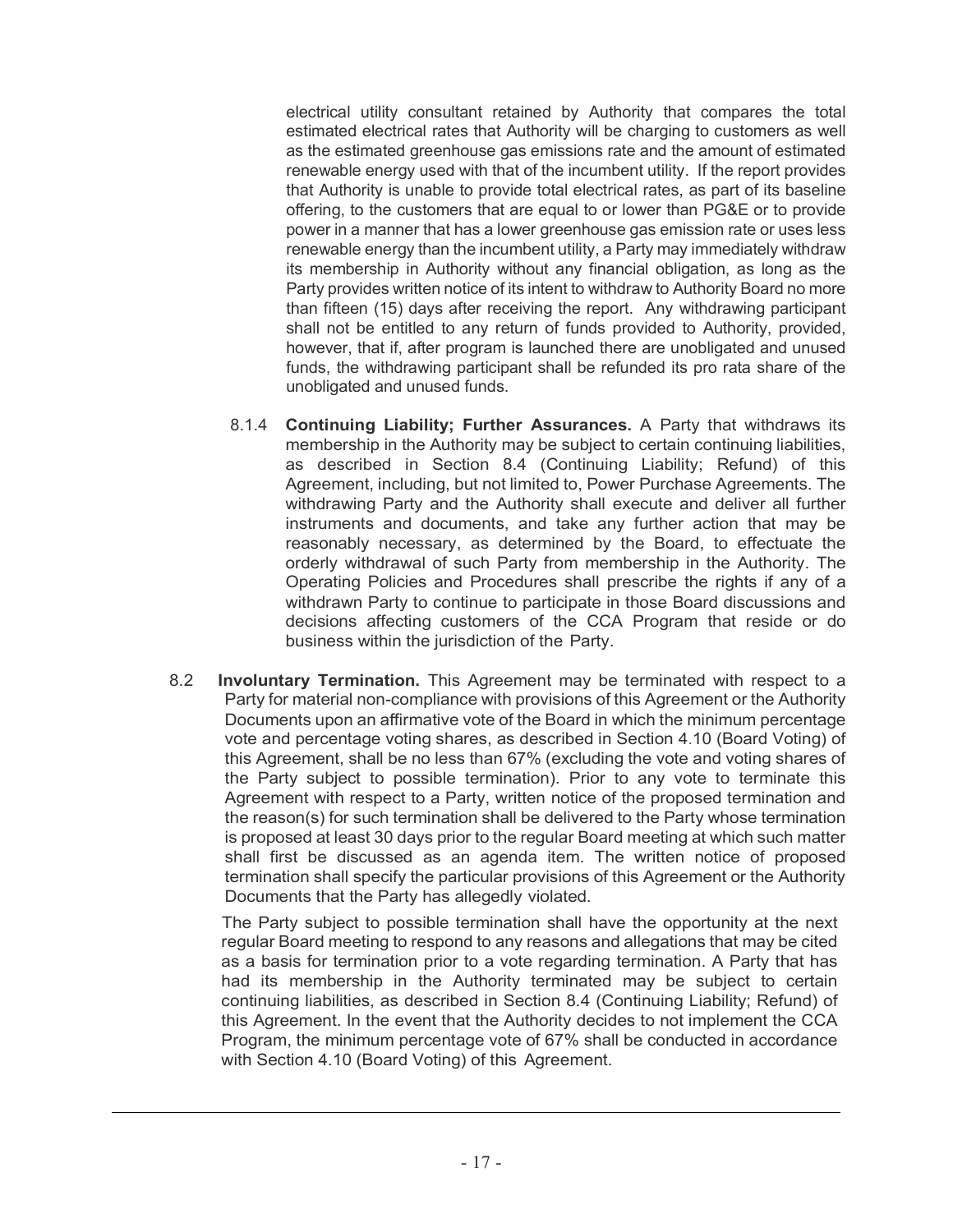- 8.3 **Mutual Termination.** This Agreement may be terminated by mutual agreement of all the Parties; provided, however, the foregoing shall not be construed as limiting the rights of a Party to withdraw its membership in the Authority, and thus terminate this Agreement with respect to such withdrawing Party, as described in Section 8.1 (Withdrawal) of this Agreement.
- 8.4 **Continuing Liability; Refund.** Upon a withdrawal or involuntary termination of a Party, the Party shall remain responsible for any claims, demands, damages, or liabilities arising from the Party's membership in the Authority through the date of its withdrawal or involuntary termination, it being agreed that the Party shall not be responsible for any claims, demands, damages, or liabilities arising after the date of the Party's withdrawal or involuntary termination. In addition, such Party also shall be responsible for any costs or obligations associated with the Party's participation in any program in accordance with the provisions of any agreements relating to such program provided such costs or obligations were incurred prior to the withdrawal of the Party. The Authority may withhold funds otherwise owing to the Party or may require the Party to deposit sufficient funds with the Authority, as reasonably determined by the Authority, to cover the Party's liability for the costs described above. Any amount of the Party's funds held on deposit with the Authority above that which is required to pay any liabilities or obligations shall be returned to the Party.
- 8.5 **Disposition of Authority Assets.** Upon termination of this Agreement and dissolution of the Authority by all Parties, and after payment of all obligations of the Authority, the Board:
	- 8.5.1 May sell or liquidate Authority property; and
	- 8.5.2 Shall distribute assets to Parties in proportion to the contributions made by the existing Parties.

Any assets provided by a Party to the Authority shall remain the asset of that Party and shall not be subject to distribution under this section.

# **9. MISCELLANEOUS PROVISIONS**

- 9.1 **Dispute Resolution.** The Parties and the Authority shall make reasonable efforts to settle all disputes arising out of or in connection with this Agreement. Before exercising any remedy provided by law, a Party or the Parties and the Authority may engage in nonbinding mediation in the manner agreed upon by the Party or Parties and the Authority. In the event that nonbinding mediation is not initiated or does not result in the settlement of a dispute within 60 days after the demand for mediation is made, any Party and the Authority may pursue any remedies provided by law.
- 9.2 **Liability of Directors, Officers, and Employees.** The Directors, officers, and employees of the Authority shall use ordinary care and reasonable diligence in the exercise of their powers and in the performance of their duties pursuant to this Agreement. No current or former Director, officer, or employee will be responsible for any act or omission by another Director, officer, or employee. The Authority shall defend, indemnify and hold harmless the individual current and former Directors, officers, and employees for any acts or omissions in the scope of their employment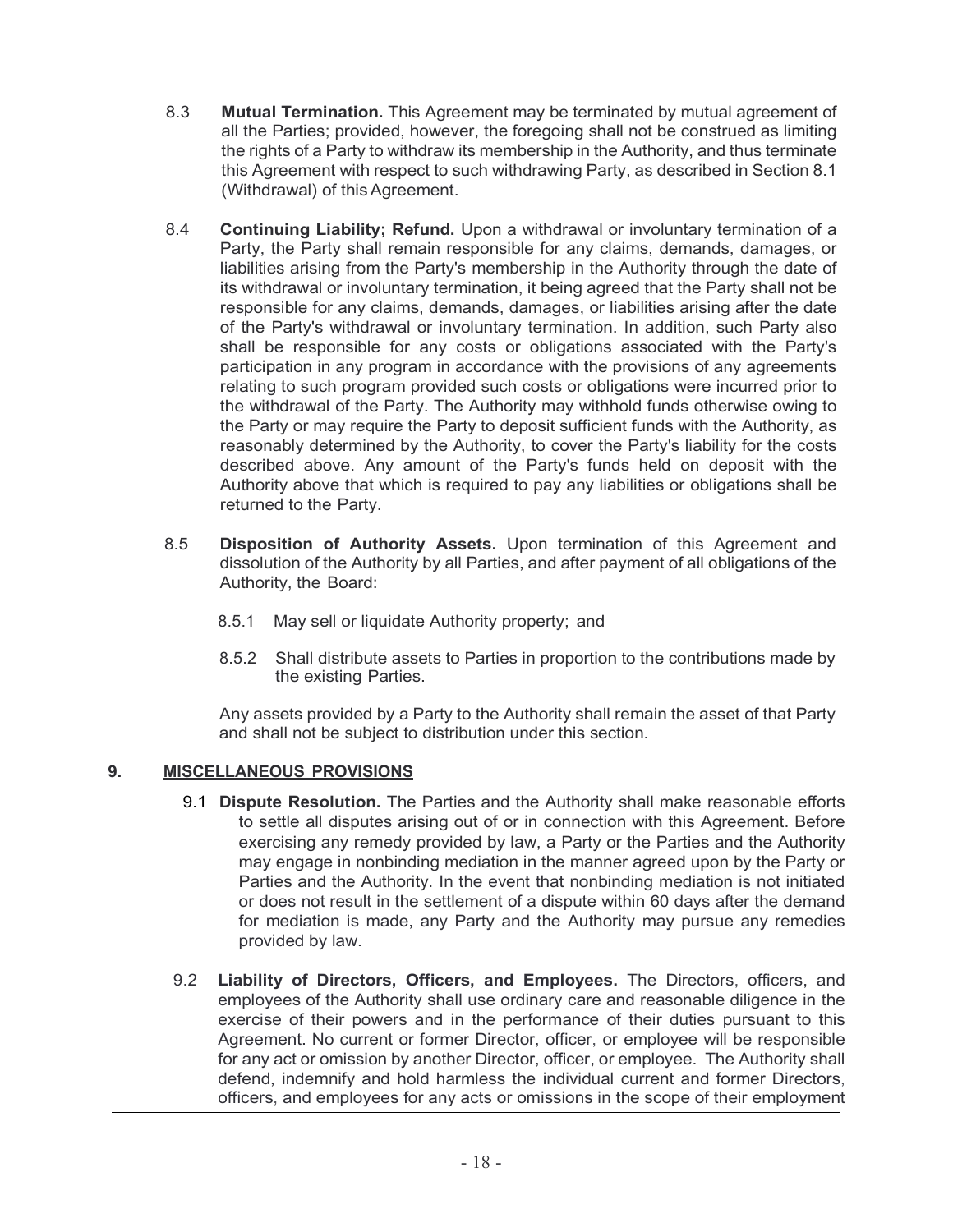or duties in the manner provided by Government Code Section 995 et seq. Nothing in this section shall be construed to limit the defenses available under the law, to the Parties, the Authority, or its Directors, officers, or employees.

- 9.3 **Indemnification of Parties.** The Authority shall acquire such insurance coverage as is necessary to protect the interests of the Authority, the Parties and the public. The Authority shall defend, indemnify and hold harmless the Parties and each of their respective governing board members, officers, agents and employees, from any and all claims, losses, damages, costs, injuries and liabilities of every kind arising directly or indirectly from the conduct, activities, operations, acts and omissions of the Authority under this Agreement.
- 9.4 **Notices.** Any notice required or permitted to be made hereunder shall be in writing and shall be delivered in the manner prescribed herein at the principal place of business of each Party. The Parties may give notice by (1) personal delivery; (2) email; (3) U.S. Mail, first class postage prepaid, or a faster delivery method; or (4) by any other reasonable method deemed appropriate by the Board.

Upon providing written notice to all Parties, any Party may change the designated address or e-mail for receiving notice.

All written notices or correspondence sent in the described manner will be deemed given to a party on whichever date occurs earliest: (1) the date of personal delivery; (2) the third business day following deposit in the U.S. mail, when sent by "first class" mail; or (3) the date of transmission, when sent by e-mail or facsimile.

- 9.5 **Successors.** This Agreement shall be binding upon and shall inure to the benefit of the successors of each Party.
- 9.6 **Assignment.** Except as otherwise expressly provided in this Agreement, the rights and duties of the Parties may not be assigned or delegated without the advance written consent of all of the other Parties, and any attempt to assign or delegate such rights or duties in contravention of this Section 9.6 shall be null and void. This Agreement shall inure to the benefit of, and be binding upon, the successors and assigns of the Parties. This Section 9.6 does not prohibit a Party from entering into an independent agreement with another agency, person, or entity regarding the financing of that Party's contributions to the Authority, or the disposition of the proceeds which that Party receives under this Agreement, so long as such independent agreement does not affect, or purport to affect, the rights and duties of the Authority or the Parties under this Agreement.
- 9.7 **Severability.** If any one or more of the terms, provisions, promises, covenants, or conditions of this Agreement were adjudged invalid or void by a court of competent jurisdiction, each and all of the remaining terms, provisions, promises, covenants, and conditions of this Agreement shall not be affected thereby and shall remain in full force and effect to the maximum extent permitted by law.
- 9.8 **Governing Law.** This Agreement is made and to be performed in the State of California, and as such California substantive and procedural law shall apply.
- 9.9 **Headings.** The section headings herein are for convenience only and are not to be construed as modifying or governing the language of this Agreement.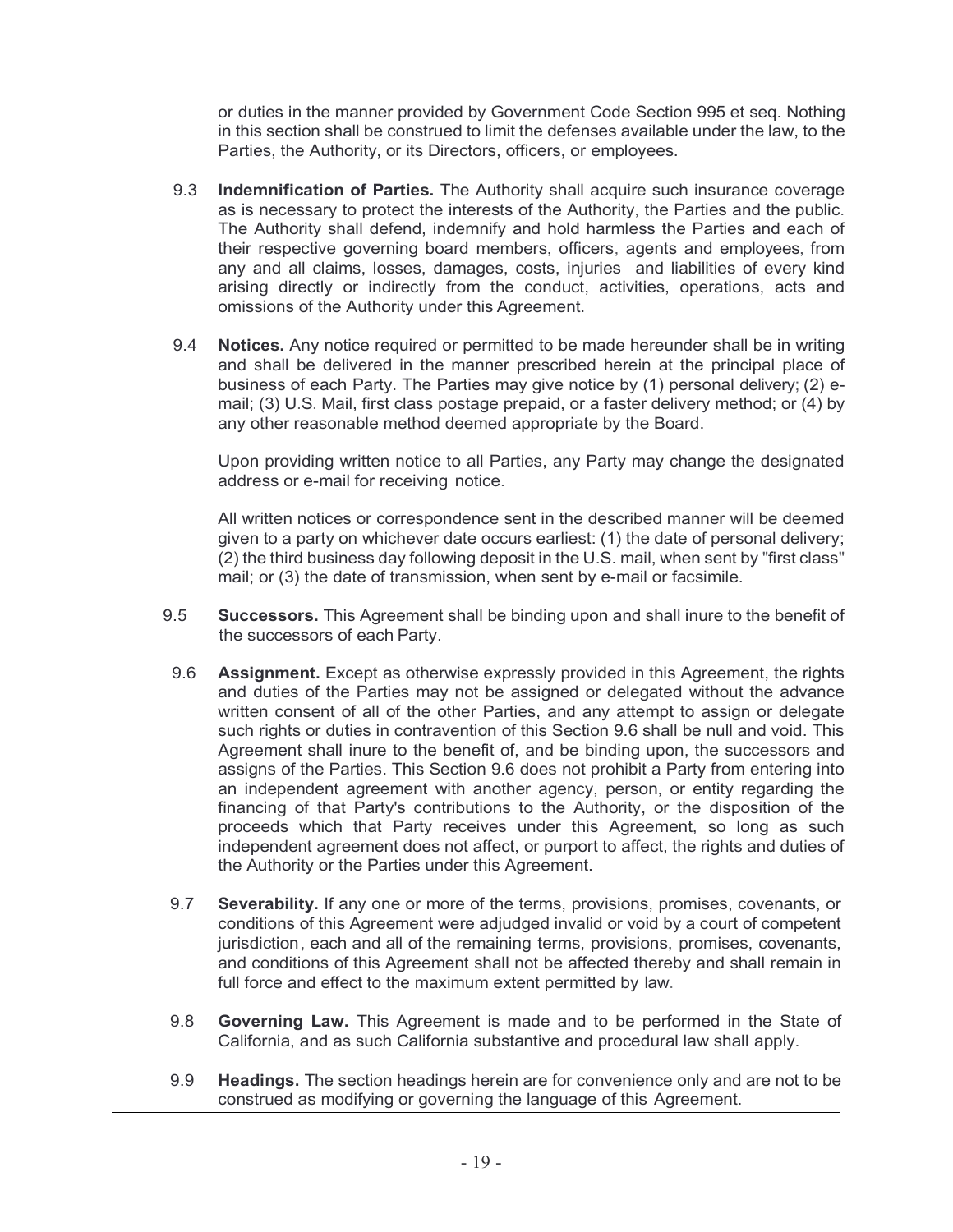- 9.10 **Counterparts.** This Agreement may be executed in any number of counterparts, and upon execution by all Parties, each executed counterpart shall have the same force and effect as an original instrument and as if all Parties had signed the same instrument. Any signature page of this Agreement may be detached from any counterpart of this Agreement without impairing the legal effect of any signatures thereon, and may be attached to another counterpart of this Agreement identical in form hereto but having attached to it one or more signature pages.
- 9.11 **No Third Party Beneficiaries.** This Agreement and the obligations hereunder are not intended to benefit any party other than the Authority and its Parties, except as expressly provided otherwise herein. No entity that is not a signatory to this Agreement shall have any rights or causes of action against any party to this Agreement as a result of that party's performance or non-performance under this Agreement, except as expressly provided otherwise herein.
- 9.12 **Filing of Notice of Agreement.** Within 30 days after the Effective Date, or amendment thereto, the Secretary shall cause to be filed with the Secretary of State the notice of Agreement required by the Act.

[REMAINDER OF PAGE INTENTIONALLY LEFT BLANK]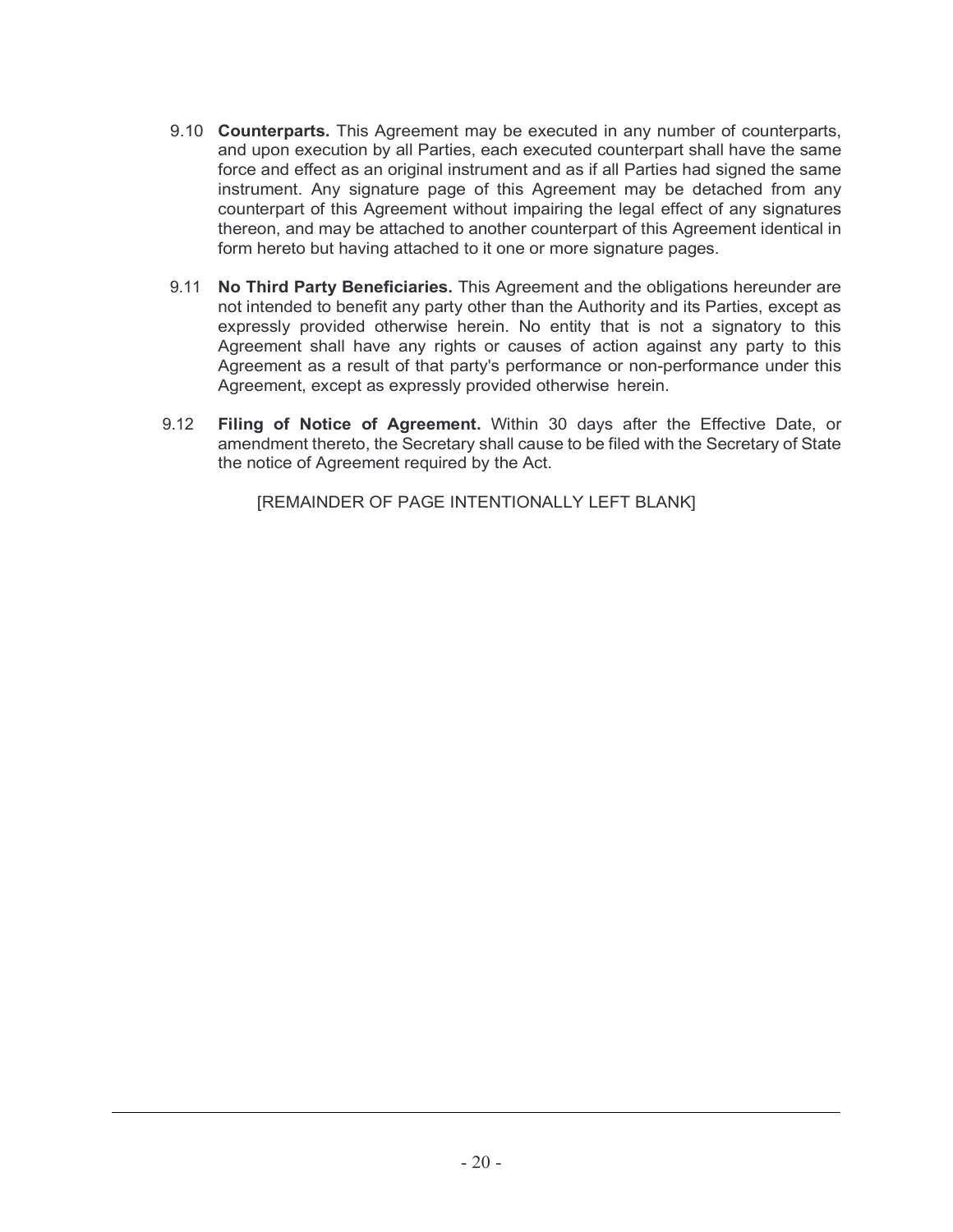**IN WITNESS WHEREOF,** each Party has caused this Agreement to be executed and attested by its proper officers thereunto duly authorized, its official seals to be hereto affixed, as follows:

# **COUNTY OF BUTTE**

By: \_\_\_\_\_\_\_\_\_\_\_\_\_\_\_\_\_\_\_\_\_\_\_\_\_ Dated:\_\_\_\_\_\_\_\_\_\_\_\_\_\_\_ Steve Lambert Chairperson of the Board of Supervisors

APPROVED AS TO FORM:

By: \_\_\_\_\_\_\_\_\_\_\_\_\_\_\_\_\_\_\_\_\_\_\_\_\_ BRUCE S. ALPERT Butte County Counsel

ATTEST:

 $\mathsf{By:}$ Clerk of the Board of Supervisors

# **CITY OF CHICO**

By: \_\_\_\_\_\_\_\_\_\_\_\_\_\_\_\_\_\_\_\_\_\_\_\_\_ Dated:\_\_\_\_\_\_\_\_\_\_\_\_\_\_\_ Randall Stone, Mayor

APPROVED AS TO FORM:

By: \_\_\_\_\_\_\_\_\_\_\_\_\_\_\_\_\_\_\_\_\_\_\_\_\_ City Attorney

ATTEST:

By:\_\_\_\_\_\_\_\_\_\_\_\_\_\_\_\_\_\_\_\_\_\_\_\_\_\_\_\_ City Clerk